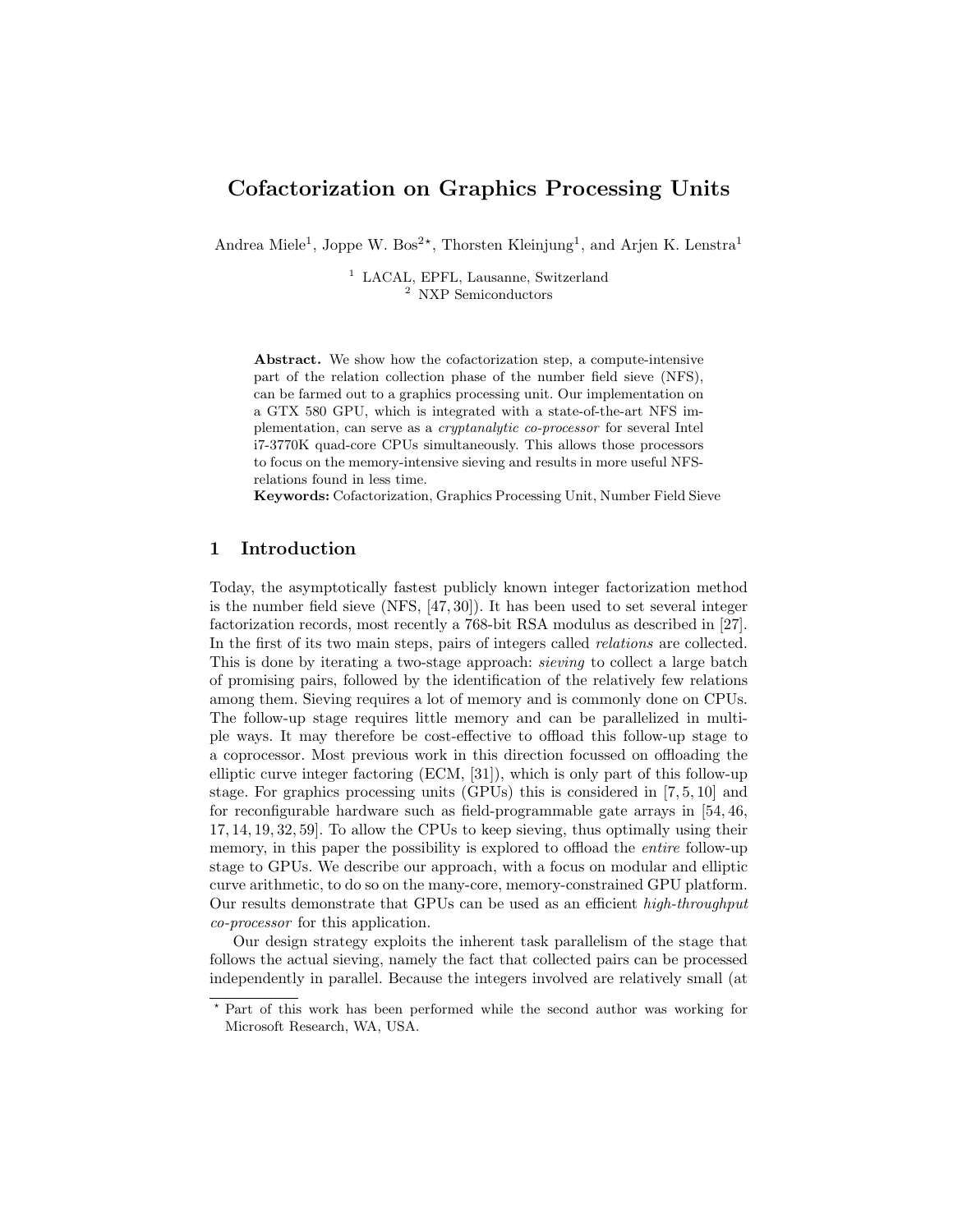most 384 bits for our target number), we have chosen not to parallelize the integer arithmetic, thereby avoiding performance penalties due to inter-thread synchronization while maximizing the compute-to-memory-access ratio [5]. We use a single thread to process a single pair from the input batch, aiming to maximize the number of pairs processed per second. Because this requires a large number of registers per thread and potentially reduces the GPU utilization, we use integer arithmetic algorithms that minimize register usage and apply native multiply-and-add instructions wherever possible.

For each pair the follow-up stage consists of checking if two integer values, obtained by evaluating two bivariate integer polynomials at the point determined by the pair, are both smooth, i.e., divisible by primes up to certain bounds. This is done sequentially: a first kernel filters the pairs for which the first polynomial value is smooth, once enough pairs have been collected a second kernel does the same for the second polynomial value, and pairs that pass both filters correspond to relations. Each kernel first computes the relevant polynomial value and then subjects it to a sequence of occasional compositeness tests and factorization attempts aimed at finding small factors.

We have determined good parameters for two different approaches: to find as many relations as possible ( $\approx 99\%$  in a batch) and a faster one to find most relations ( $\approx 95\%$  in a batch). The effectiveness of these approaches is demonstrated by integrating the GPU software with state-of-the-art NFS software [16] tuned for the factorization of the 768-bit modulus from [27]. A single GTX 580 GPU can serve between 3 and 10 Intel i7-3770K quad-core CPUs.

Cryptologic applications of GPUs have been considered before: symmetric cryptography in  $[33, 20, 57, 21, 45, 11, 18]$ , asymmetric cryptography in  $[40, 55,$ 22] for RSA and in [55, 1, 9] for ECC, and enhancing symmetric [8] and asymmetric [7, 5, 6, 10] cryptanalysis.

Our source code will be made available.

## 2 Preliminaries

The Number Field Sieve. For details on how NFS works, see [30, 51]. Its major steps are polynomial selection, relation collection, and the matrix step. For this paper, an operational description of relation collection for numbers in the current range of interest suffices. For those numbers relation collection is responsible for about 90% of the computational effort.

Here we call an integer B-smooth if there is no prime-power larger than B that divides it (elsewhere such numbers are called B-powersmooth). Relation collection uses smoothness bounds  $B_r, B_a \in \mathbb{Z}_{>0}$  and polynomials  $f_r(X), f_a(X) \in$  $\mathbf{Z}[X]$  such that  $f_r$  is of degree one,  $f_a$  is irreducible of (small) degree  $d > 1$ , and  $f<sub>r</sub>$  and  $f<sub>a</sub>$  have a common root modulo the number to be factored. The polynomials  $f_r$  and  $f_a$  are commonly referred to as the *rational* and the *algebraic* polynomial, respectively. A relation is a pair of coprime integers  $(a, b)$  with  $b > 0$ such that  $bf_r(a/b)$  is  $B_r$ -smooth and  $b^d f_a(a/b)$  is  $B_a$ -smooth.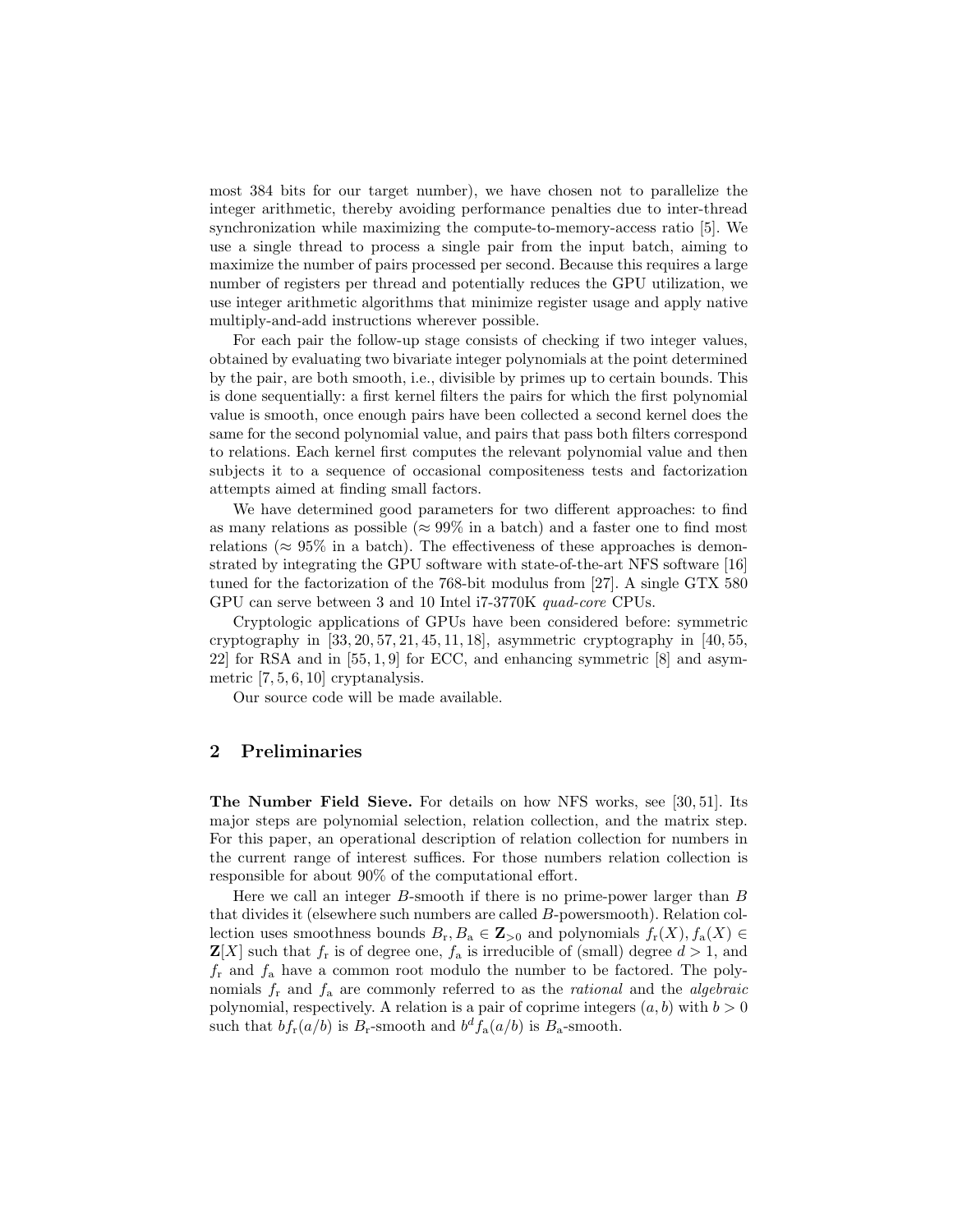Relations are determined by successively processing relatively large special primes until sufficiently many relations have been found. A special prime  $q$  defines an index-q sublattice in  $\mathbb{Z}^2$  of pairs  $(a, b)$  such that q divides  $bf_r(a/b)b^d f_a(a/b)$ . Sieving in the sublattice results in a collection of pairs for which  $bf_r(a/b)$  and  $b<sup>d</sup> f<sub>a</sub>(a/b)$  have relatively many small factors. To identify the relations, for all collected pairs the values  $bf_r(a/b)$  and  $b^d f_a(a/b)$  are further inspected. This can be done by first simultaneously *resieving* the  $bf_r(a/b)$ -values to remove their small factors, then doing the same for the  $b<sup>d</sup> f_a(a/b)$ -values, after which any cofactors are dealt with on a pair-by-pair basis. Alternatively, cofactoring can be preceded by a pair-by-pair search for the small factors in  $bf_r(a/b)$  and  $b^d f_a(a/b)$ , thus simplifying the sieving step. The latter approach is adopted here, to offload as much as possible from the regular CPU cores, including the calculation of the relevant  $bf_r(a/b)$ - and  $b^d f_a(a/b)$ -values. The steps involved in this extended (and thus somewhat misnomered) cofactoring are described in Section 3.

**Montgomery arithmetic.** For arithmetic modulo a fixed odd modulus  $m$ Montgomery arithmetic [36] may be used because it avoids trials during the divisions and allows simple coding. Let r be the machine radix (here  $r = 2^{32}$ ), let  $k \in \mathbb{Z}_{>0}$  be minimal such that  $r^k > m$ , and let  $\mu = -m^{-1} \mod r$ . The Montgomery representation of an integer  $x \in \mathbf{Z}/m\mathbf{Z}$  is defined as  $\tilde{x} = xr^k \mod m$ . Given Montgomery representations  $\tilde{x}, \tilde{y}$  of  $x, y \in \mathbf{Z}/m\mathbf{Z}$ , it follows that  $\tilde{t}$  such that  $t = (x \pm y) \mod m$  is calculated as  $\tilde{t} = (\tilde{x} \pm \tilde{y}) \mod m$ , and that  $\tilde{s}$  such that  $s = xy \mod m$  satisfies  $\tilde{s} = \tilde{x}\tilde{y}r^{-k} \mod m$ . This Montgomery product  $\tilde{s}$  can be computed by first calculating the ordinary integer product  $u = \tilde{x}\tilde{y}$ , and by next performing *Montgomery reduction*: modulo m divide u by  $r^k$  by replacing k times in succession u by  $(u + [((u \mod r)\mu) \mod r]m)/r$ , then  $\tilde{s} = u - m$  if  $u \geq m$  and  $\tilde{s} = u$  otherwise. If  $0 \leq \tilde{x}, \tilde{y} < m$ , then the same bound hold for  $\tilde{s}$ .

**Jebelean's exact division.** If  $n$  is known to be an integer multiple of an odd integer p, the quotient  $\frac{n}{p}$  can be computed using an iteration very similar to Montgomery reduction: let  $\mu = -p^{-1} \mod r$ , then  $v = ((n \mod r)(r - \mu)) \mod r$ equals the least significant radix-r block  $\frac{n}{p}$  mod r of  $\frac{n}{p}$ , after which n is replaced by  $(n - vp)/r$  and the other radix-r blocks of  $\frac{n}{p}$  are iteratively computed in the same way. This is known as Jebelean's exact division method [24].

## 3 Cofactoring Steps

This section lists the steps used to identify the relations among a collection of pairs of integers  $(a, b)$  that results from NFS sieving for one or more special primes. See [26] for related previous work. The notation is as in Section 2.

For all collected pairs  $(a, b)$  the values  $bf_r(a/b)$  and  $b^d f_a(a/b)$  can be calculated by observing that  $b^k f(a/b) = \sum_{i=0}^k f_i a^i b^{k-i}$  for  $f(X) = \sum_{i=0}^k f_i X^i$ **Z**[X]. The value  $z = b^k f(a/b)$  is trivially calculated in  $k(k-1)$  multiplications by initializing z as 0, and by replacing, for  $i = 0, 1, \ldots, k$  in succession, z by  $z + f_i a^i b^{k-i}$ , or, at the cost of an additional memory location, in  $3k-1$  multiplications by initializing  $z = f_0$  and  $t = a$  and by replacing, for  $i = 1, 2, ...,$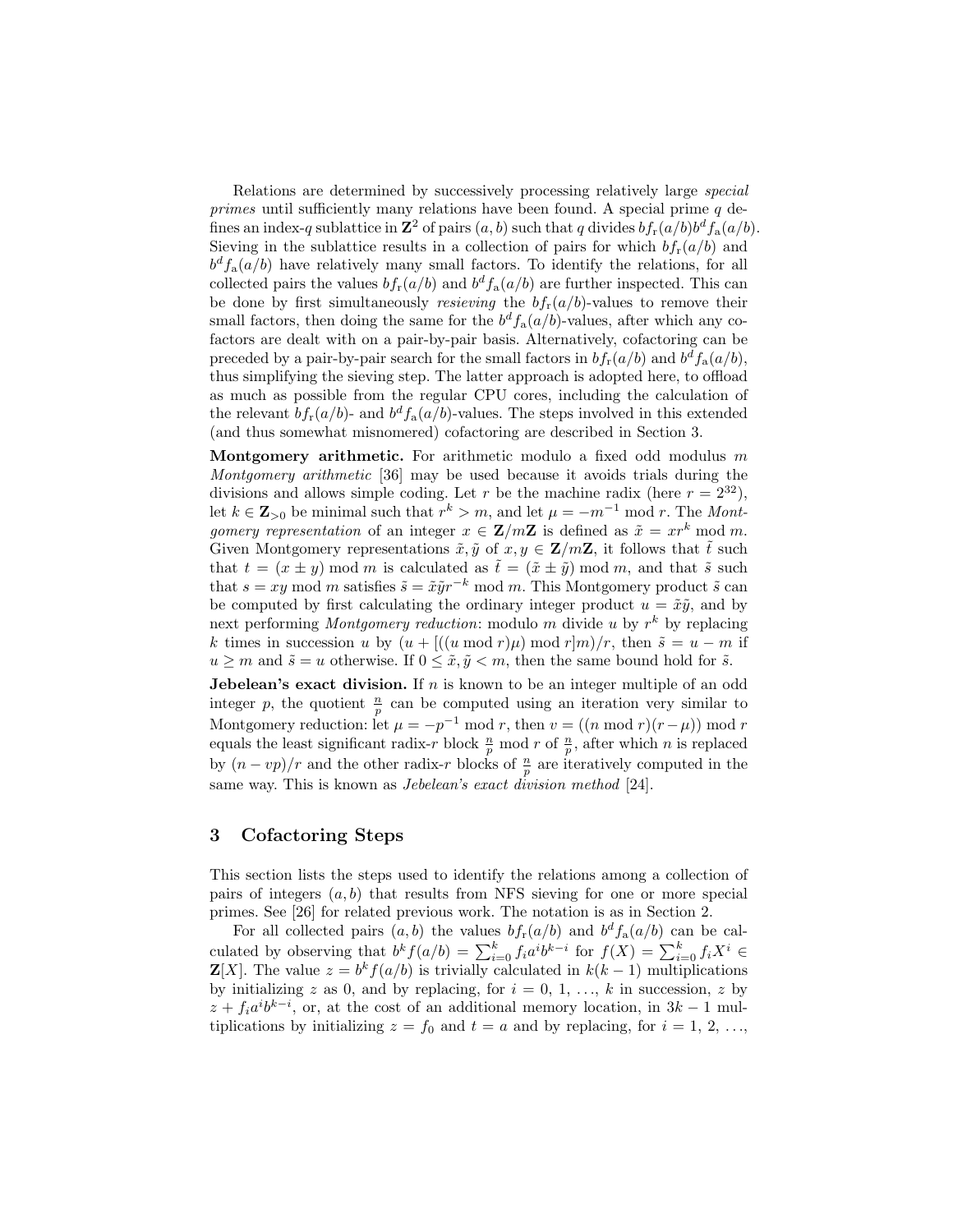k in succession, z by  $zb + f_it$  and, if  $i < k$ , t by ta. Even with the most naive approach (as opposed to asymptotically faster methods), this is a negligible part of the overall calculation. The resulting values need to be tested for smoothness, with bound  $B_r$  for the  $bf_r(a/b)$ -values and bound  $B_a$  for the  $b^d f_a(a/b)$ -values.

For all pairs  $(a, b)$  both  $bf_r(a/b)$  and  $b^d f_a(a/b)$  have relatively many small factors (because the pairs are collected during NFS sieving). After shifting out all factors of two, other very small factors may be found using trial division, somewhat larger ones by Pollard  $p-1$  [48], and the largest ones using ECM [31]. These three methods are further described below. In our experiment (cf. 5.2) it turned out to be best to skip trial division for  $bf_r(a/b)$  and let Pollard p − 1 and ECM take care of the very small factors as well. Based on the findings reported in [28] or their GPU-incompatibility, other integer factorization methods like Pollard rho [49] or quadratic sieve [50] are not considered. It is occasionally useful to make sure that remaining cofactors are composite. An appropriate compositeness test is therefore described first.

Compositeness test. Let  $m - 1 = 2^t u$  for  $t \in \mathbb{Z}_{\geq 0}$  and odd  $u \in \mathbb{Z}$ . If for some  $a \in (\mathbf{Z}/m\mathbf{Z})^*$  it is the case that  $a^u \not\equiv 1 \bmod m$  and  $a^{u2^i} \not\equiv -1 \bmod m$  for  $0 \leq i < t$ , then m is composite and a is a witness to m's compositeness. As shown in [35, 52], for composite m more than 75% of the integers in  $\{1, 2, \ldots, m-1\}$ are witnesses to m's compositeness.

This test is used as follows to process an m-value that is found as an as yet unfactored part of a polynomial value  $bf_r(a/b)$  or  $b^d f_a(a/b)$ . If 2 is a witness to  $m$ 's compositeness, then  $m$  is subjected to further factoring attempts; if not, the polynomial value is declared fully factored and the corresponding pair  $(a, b)$  is cast aside if  $m > B_r$  for  $m \mid bf_r(a/b)$  or  $m > B_a$  for  $m \mid b^d f_a(a/b)$ . This carries the risk that a non-prime factor may appear in a supposedly fully factored polynomial value, or that a pair  $(a, b)$  is wrongly discarded. With a small probability to occur, either type of failure is of no concern in our cryptanalytic context.

**Trial division.** Given an odd integer  $n$ , all its prime factors up to some small trial division bound are removed using trial division. For each small odd prime p (possibly tabulated, if memory is available) first  $\pi = (-p)^{-1} \mod r$  is calculated (per thread, at negligible overhead), with  $r = 2^{32}$  as in Section 2. Next, n is tested for divisibility by  $p$ : with  $u$  initialized as  $n$  and  $k$  the least integer such that  $u < r^k$ , the integer u is modulo p divided by  $r^k$  (using Montgomery reduction, with p and  $\pi$  in the roles of m and  $\mu$ , respectively). If the resulting 32-bit value u satisfies u mod  $p \equiv 0$ , then n is divisible by p and the divisibility test is repeated with *n* replaced by  $\frac{n}{p}$  (computed using Jebelean's method).

**Pollard p − 1.** The prime factors p of n for which  $p-1$  is  $B_1$ -smooth can be found at a cost of  $O(B_1)$  multiplications modulo n by means of "stage 1" of Pollard's  $p-1$  method [48]: with  $t = a^k \mod n$ , for some  $a \neq \pm 1 \mod n$ ,  $a \neq 0 \mod n$  and k the product of all prime powers  $\leq B_1$ , the product of all such p divides  $gcd(t - 1, n)$ . In practice the value  $a = 2$  is used for efficiency reasons. If the order modulo *n* of *t* is at most  $B_2$ , for some bound  $B_2 > B_1$ , this can be exploited in "stage 2" [37], thereby allowing in  $p-1$  one additional prime factor between  $B_1$  and  $B_2$ . Naively,  $gcd(t^{\ell} - 1, n)$  could be computed for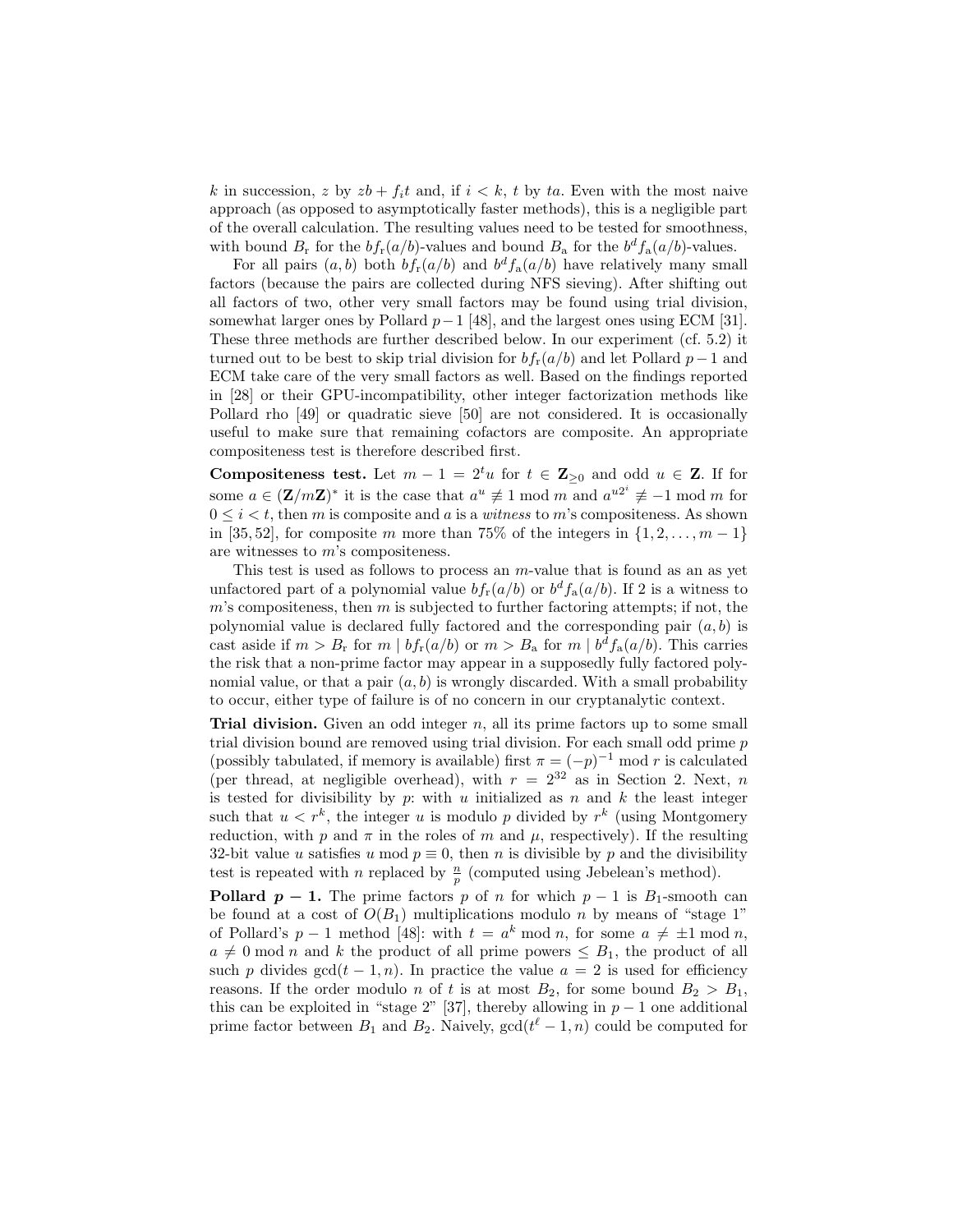all primes  $\ell$  in  $(B_1, B_2]$ . A much faster but memory-consuming method uses the fast Fourier transform (cf. [39]). On GPUs a baby-step giant-step approach is more suitable and is used here. It follows from the description below and the optimizations described in [37].

Elliptic Curve Method. Stage 1 of Pollard's  $p-1$  method uses  $O(B_1)$  multiplications modulo *n* to find prime factors *p* of *n* for which the groups  $(\mathbf{Z}/p\mathbf{Z})^*$ have  $B_1$ -smooth order. Thus,  $p$  can be found in time mostly linear in the largest prime factor of  $p-1$ . The elliptic curve method (ECM) for integer factorization [31] works analogously but replaces the fixed group  $(\mathbf{Z}/p\mathbf{Z})^*$  of order  $p-1$ by a number of groups with orders behaving like random integers close to p: given one such group with  $B_1$ -smooth order, p can be found in  $O(B_1)$  multiplications and additions modulo n. Trading off the number of groups attempted and cations and additions modulo n. Trading off the number of groups attempted and the smoothness bound, finding p can heuristically be argued to take  $\exp((\sqrt{2} +$ the smoothness bound, inding p can heuristically be argued to take ex<br> $o(1)(\sqrt{\log p \log \log p})$  elementary operations modulo n, where  $p \to \infty$ .

Like Pollard's  $p-1$  method, each ECM attempt operates on a group element and the product k of all prime powers  $\leq B_1$ , mimics the "mod p" operations by doing them " mod  $n$ ", and hopes to run into the identity element mod  $p$  but not  $mod n$ , if not in stage 1 then in stage 2. Where Pollard's method is based on arithmetic in the group of integers modulo the composite multiple  $n$  of  $p$ , ECM is based on arithmetic with "points" belonging to groups associated with elliptic curves over prime fields, mimicking those operations by doing them modulo the composite multiple  $n$  of those primes. Because the operations may not be welldefined, they may fail, thereby revealing a factor of  $n$ .

The current best approach to implement ECM, as used here, is " $a = -1$ " twisted Edwards curves (based on [15, 4, 23, 3]) with extended twisted Edwards coordinates (improving on Montgomery curves [37] and methods from [58]). Below points are represented as pairs of projective points  $((x : z), (y : t))$  for  $x, z, y, t \in \mathbf{Z}/n\mathbf{Z}$ , with zero point  $((0:1), (1:1))$ . Applying the additively written "group operation" requires a total of eight multiplications and squarings in  $\mathbb{Z}/n\mathbb{Z}$ . With initial point P the point kP can thus be calculated in  $O(B_1)$ multiplications in  $\mathbf{Z}/n\mathbf{Z}$ , after which the gcd of n and the x-coordinate of kP is computed. Because the same  $k$  is often used, good addition-subtraction chains can be prepared (cf. [10]): for  $B_1 = 256$ , the point kP can be computed in 1400 multiplications and  $1444$  squarings modulo n. Due to the significant memory reduction this approach is particularly efficient for memory constrained devices like GPUs. We also select curves for which 16 divides the group order, further enhancing the success probability of ECM (cf. [2, Thm. 3.4 and 3.6] and [3]). More specifically we use " $a = -1$ " twisted Edwards curve  $(E: -x^2 + y^2 = 1 + dx^2y^2)$ over **Q** with  $d = -((g - 1/g)/2)^4$  such that  $d(d+1) \neq 0$  and  $g \in \mathbf{Q} \setminus \{\pm 1, 0\}.$ 

Related work on stage 1 of ECM for cofactoring on constrained devices can be found in [54, 46, 17, 14, 19, 32, 59, 7, 5, 10]. Unlike these publications, the GPUimplementation presented here includes stage 2 of ECM, as it significantly improves the performance of ECM.

ECM Stage 2 on GPUs. The fastest known methods to implement stage 2 of ECM are FFT-based [12, 37, 38] and rather memory-hungry, which may explain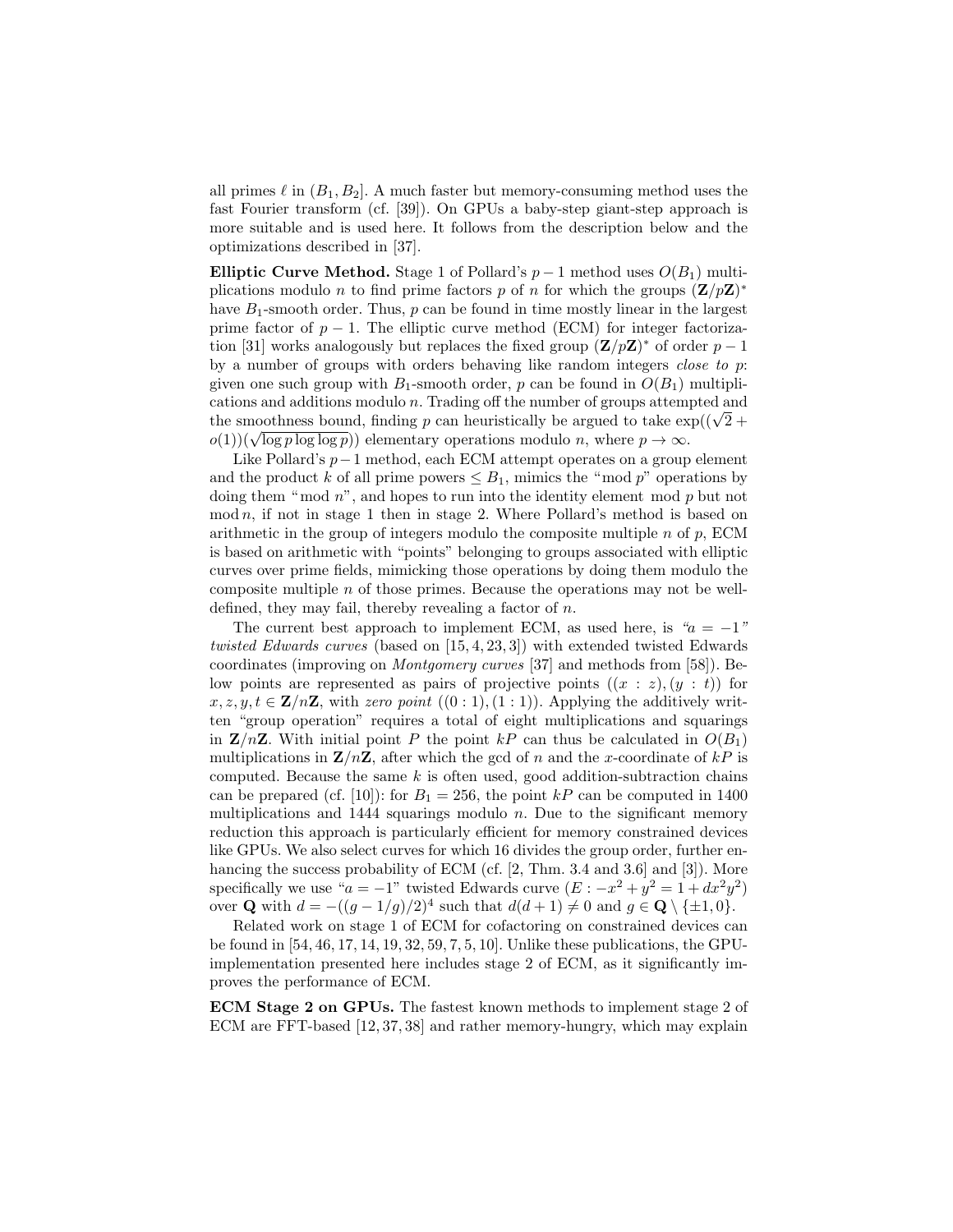why earlier constrained device ECM-cofactoring work did not consider stage 2. These methods are also incompatible with the memory restrictions of current GPUs. Below a baby-step giant-step approach [53] to stage 2 is described that is suitable for GPUs. Let  $Q = kP$  be as above. Similar to the naive approach to stage 2 of Pollard's  $p-1$  method, the points  $\ell Q$  for the primes  $\ell$  in  $(B_1, B_2]$  can be computed and be compared to the zero point modulo a prime dividing  $p$  but not modulo n. The latter amounts to computing the gcd of n and the product of the x-coordinates of the points  $\ell Q$ . With N primes  $\ell$ , computing all points requires about 8N multiplications in  $\mathbf{Z}/n\mathbf{Z}$ , assuming a few precomputed small even multiples of Q. Balancing the computational efforts of the two stages with  $B_1 = 256$  as above, leads to  $B_2 = 2803$  (and  $N = 354$ ).

The baby-step giant step approach from [37] speeds up the calculation at the cost of more memory, while also exploiting that for Edwards curves and any point  $P$  it is the case that

$$
\frac{y(P)}{t(P)} = \frac{y(-P)}{t(-P)},
$$
\n(1)

with  $y(P)$  and  $t(P)$  the y- and t-coordinate, respectively, of P.

For a giant-step value  $w < B_1$ , any  $\ell$  as above can be written as  $vw \pm u$  where  $u \in U = \{u \in \mathbb{Z} : 1 \le u \le \frac{w}{2}, \gcd(u, w) = 1\},\$ and  $v \in V = \{v \in \mathbf{Z} : \left\lceil \frac{B_1}{w} - \frac{1}{2} \right\rceil \leq v \leq \left\lfloor \frac{B_2}{w} + \frac{1}{2} \right\rfloor \}.$  Comparing  $(vw - u)Q$ to the zero point modulo  $p$  but not modulo  $n$  amounts to checking if  $\gcd(t(uQ)y(vwQ) - t(vwQ)y(uQ), n) \neq 1$ . Because of (1), this compares  $(vw + u)Q$  to the zero point as well. Hence, computation of  $gcd(m, n)$  for  $m = \prod_{v \in V} \prod_{u \in U} (t(uQ)y(vwQ) - t(vwQ)y(uQ))$  suffices to check if  $Q$  has prime order in  $(B_1, B_2]$ . Optimal parameters balance the costs of the preparation of the  $\frac{\varphi(w)}{2}$  tabulated baby-step values  $(y(uQ) : t(uQ))$  (where  $\varphi$  is Euler's totient function) and on the fly computation of the giant-step values  $(y(vwQ) : t(vwQ))$ . Suboptimal, smaller w-values may be used to reduce storage requirements. For instance, the choice  $w = 2 \cdot 3 \cdot 5 \cdot 7$  and  $B_2 = 7770$  leads to 24 tabulated values and a total of 2904 multiplications and squarings modulo  $n$ , which matches the computational effort of stage 1 with  $B_1 = 256$ . Although  $gcd(u, w) = 1$  already avoids easy composites, the product can be restricted to those  $u, v$  for which one of  $vw \pm u$  is prime if storage for about  $\frac{B_2 - B_1}{w} \times \frac{\varphi(w)}{2}$  $\frac{w}{2}$  bits is available. With w and tabulated baby-step values as above, this increases  $B_2$  to 8925 for a similar computational effort, but requires about 125 bytes of storage. A more substantial improvement is to define

$$
y_v = \Big(\prod_{\tilde{v} \in V - \{v\}} t(\tilde{v}wQ)\Big) \Big(\prod_{\tilde{u} \in U} t(\tilde{u}Q)\Big) y(vwQ)
$$

and

$$
y_u = \Big(\prod_{\tilde{u} \in U - \{u\}} t(\tilde{u}Q)\Big) \Big(\prod_{\tilde{v} \in V} t(\tilde{v}wQ)\Big) y(uQ),
$$

and to replace m by  $\prod_{v \in V} \prod_{u \in U} (y_v - y_u)$ . This saves  $2|V||U|$  of the  $3|V||U|$ multiplications in the calculation of m at a cost that is linear in  $|U| + |V|$  to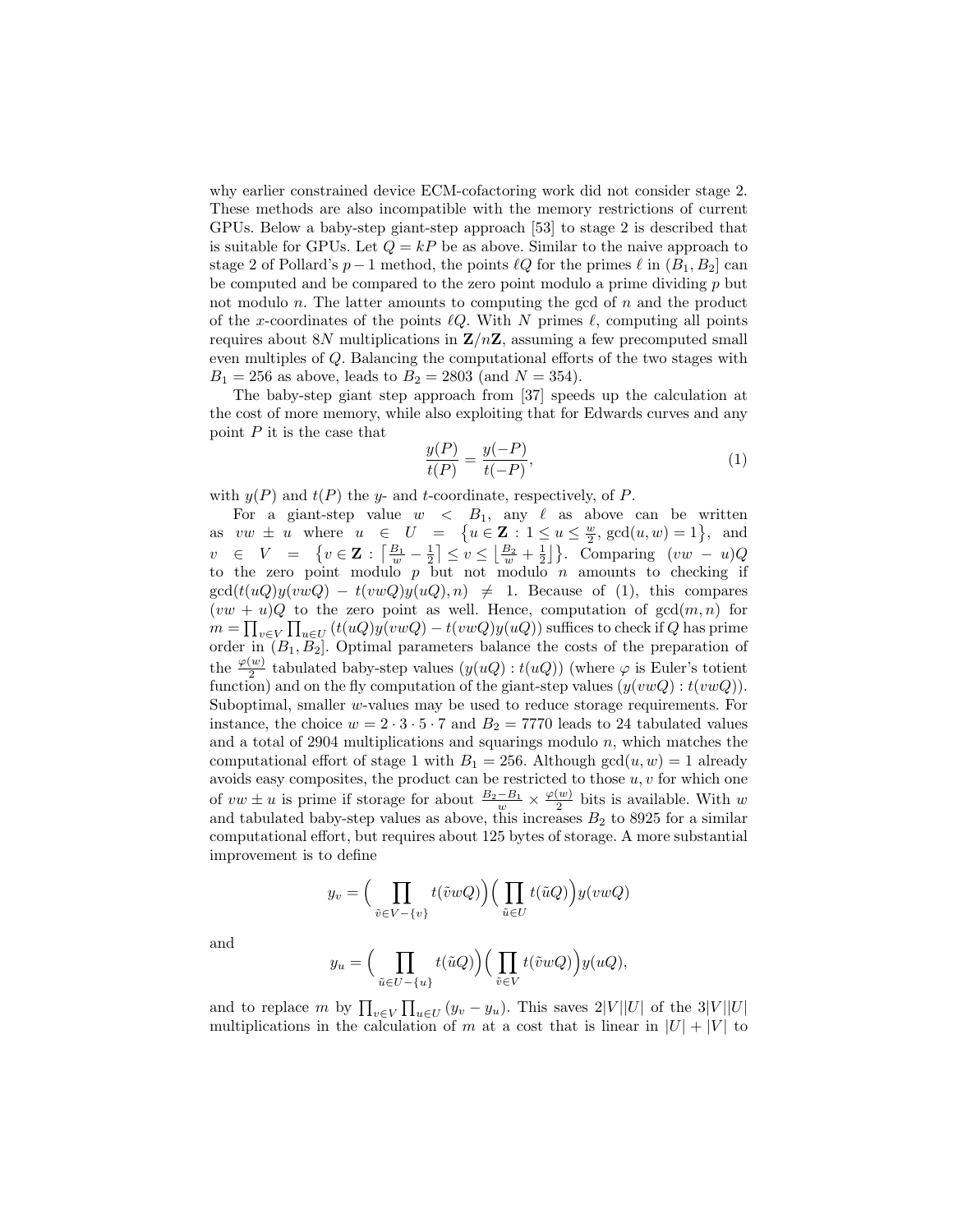tabulate the  $y_v$  and  $y_u$  values. For instance, it allows usage of  $B_2 = 16384$  at an effort of 3368 modular multiplications.

### 4 GPU Implementation Details

In this section we outline our approach to implement the algorithms from Section 3 with a focus on the many-core GPU architecture. We used a quad-core Intel i7-3770K CPU running at 3.5 GHz with 16 GB of memory and an NVIDIA GeForce GTX 580 GPU, with 512 CUDA cores running at 1544 MHz and 1.5 GB of global memory, as further described below.

### 4.1 Compute unified device architecture

We focus on the GeForce x-series families for  $x \in \{8, 9, 100, 200, 400, 500, 600, 700\}$ , of the NVIDIA GPU architecture with the compute unified device architecture (CUDA) [42]. Our NVIDIA GeForce GTX 580 GPU belongs to the GeForce 400- and 500-series ([41]) of the Fermi architecture family. These GPUs support  $32 \times 32 \rightarrow 32$ -bit multiplication instructions, for both the least and most significant 32 bits of the result.

Each GPU contains a number of streaming multiprocessors (SMs), with each SM consisting of multiple scalar processor cores (SP). On a Fermi architecture GPU there are typically about 16 SMs and 32 SPs per SM, but numbers vary per model. C for CUDA is an extension to the C language that employs the *single*instruction multiple-thread (SIMT) model of massively parallel programming. The programmer defines kernel functions, which are compiled for and executed in parallel on the SPs such that each light-weight thread executes the same instructions but on its own data. A number of threads is grouped into a thread block which is scheduled on a single SM, the threads of which time-share the SPs.

Threads inside a thread block are executed in groups of 32 called warps. On Fermi architecture GPUs each SM has two warp schedulers and two instruction dispatch units. This means that two instructions, from separate warps, can be scheduled and dispatched at the same time. Switching between warps, filling the pipeline as much as possible, a high throughput rate can be sustained. The distinct possibilities of a conditional branch are executed serially by the threads inside a warp, with threads active only when their branch is executed. Multiple execution paths within a warp are thus best avoided.

Threads in the same block can communicate via on-chip shared memory and may synchronize their execution using barriers (a synchronization method which makes threads wait until all reach a certain point). There is a large but relatively slow amount of global memory that is accessible to all threads. Fermi architecture GPUs have an L1-cache for each SM, and a unified L2-cache together with fast constant (read-only) memory initialized by the CPU.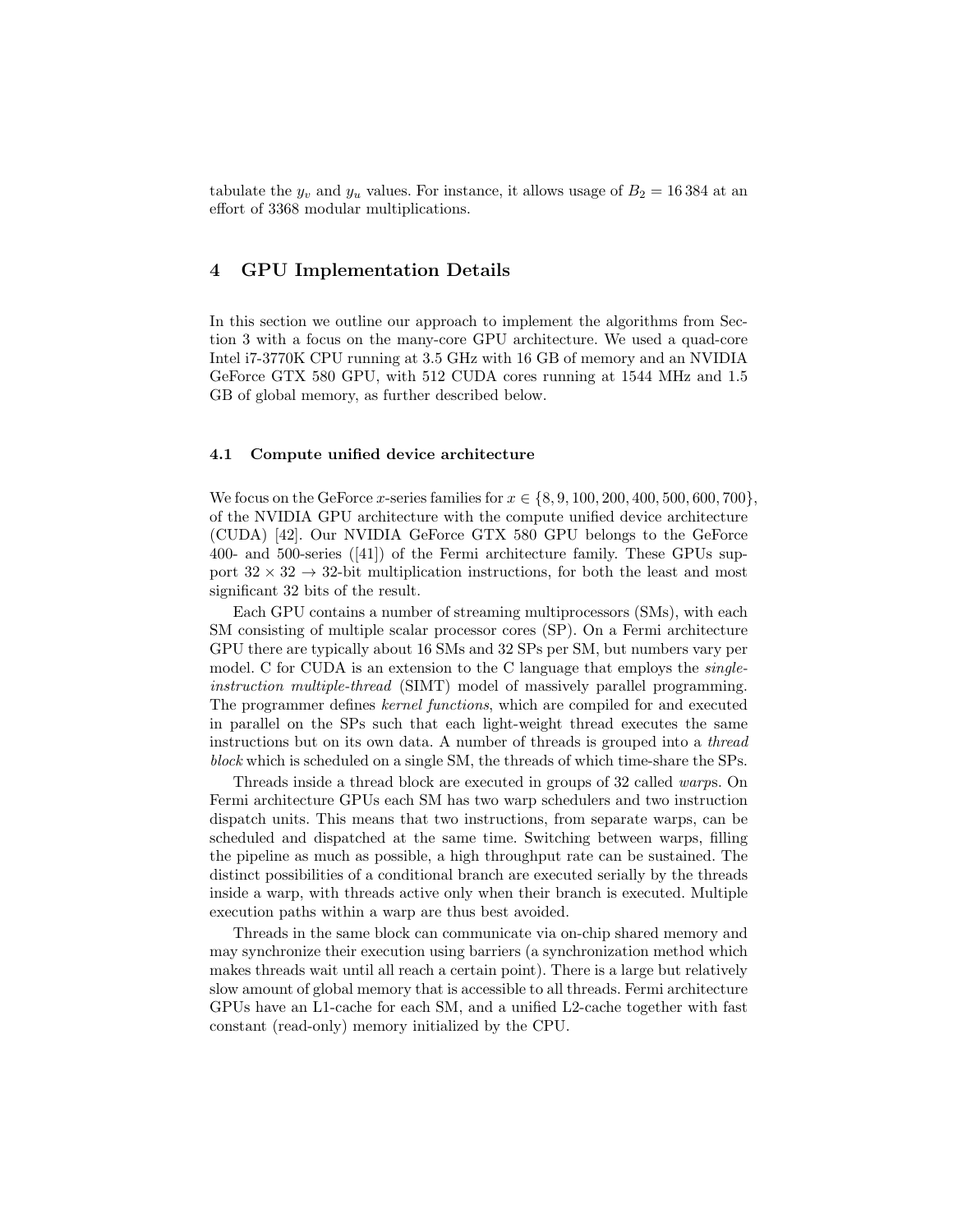### 4.2 Modular arithmetic on GPUs

We used the parallel thread execution (PTX) instruction set and inline assembly wherever possible to simplify (cf. carry-handling) and speed-up (cf. multiply-andadd) our code; Table 7 in the Appendix lists the arithmetic assembly routines used. "Warp divergent" code was reduced to a minimum by converting most branches into straight line code to avoid different execution paths within a warp: branch-free code that executes both branches and uses a bit-mask to select the correct value was often found to be more efficient than "if-else" statements.

Practical performance. Our decision not to use parallel integer arithmetic dictates the use of algorithms with minimal register usage. For Montgomery multiplication, the most critical operation, we therefore preferred the plain interleaved schoolbook method to Karatsuba [25]; the CUDA pseudo-code for moduli of at least 96 bits is given in the full version of this paper [34].

Table 1 compares our results both with the state-of-the-art implementation from [29] benchmarked on an NVIDIA GTX 480 card (480 cores, 1401Mhz) and with the ideal peak throughput attainable on our GTX 580 GPU. Compared to [29] our throughput is up to twice better, especially for smaller (128-bit) moduli, even after the figures from [29] are scaled by a factor of  $\frac{512}{480} \cdot \frac{1544}{1401}$  to account for our larger number of cores (512) and higher frequency  $(1544 \text{ MHz})$ . For 32 $\ell$ -bit moduli, with  $\ell \in [3, 12]$  (i.e. moduli ranging from 96 to 384 bits), we counted the total number of multiplication and multiply-and-add instructions required by Montgomery multiplication. The throughput of those instructions on our GPU is 0.5 per clock cycle per core, whereas the throughput of the addition instructions is 1 per clock cycle per core. Since we use fewer addition than multiplication instructions, our throughput count considers only the latter. In our benchmarks we transfer to the GPU two (distinct) operands and a modulus for each thread, and then compute one million Montgomery multiplications (using each output as one of the next inputs) before transferring the results back to the CPU. Our throughput turns out to be very close to the peak value.

### 4.3 Elliptic curve arithmetic on GPUs

When running stage 1 of ECM on memory constrained devices like GPUs, the large number of precomputed points required for windowing methods cannot be stored in fast memory. Thus, one is forced to settle for a (much) smaller window size, thereby reducing the advantage of using twisted Edwards curves. For example, in [7] windowing is not used at all because, citing [7], "Besides the base point, we cannot cache any other points". Memory is also a problem in [5], where the faster curve arithmetic from Hisil et al. [23] is not used since this requires storing a fourth coordinate per point. These concerns were the motivation behind [10], the approach we adopted for stage 1 of ECM (as indicated in Section 3). For stage 2 we use the baby-step giant-step approach, optimized as described at the end of Section 3 for  $B_2 \leq 32768$ . Using bounds that balance the number of stage 1 and 2 multiplications does not necessarily balance the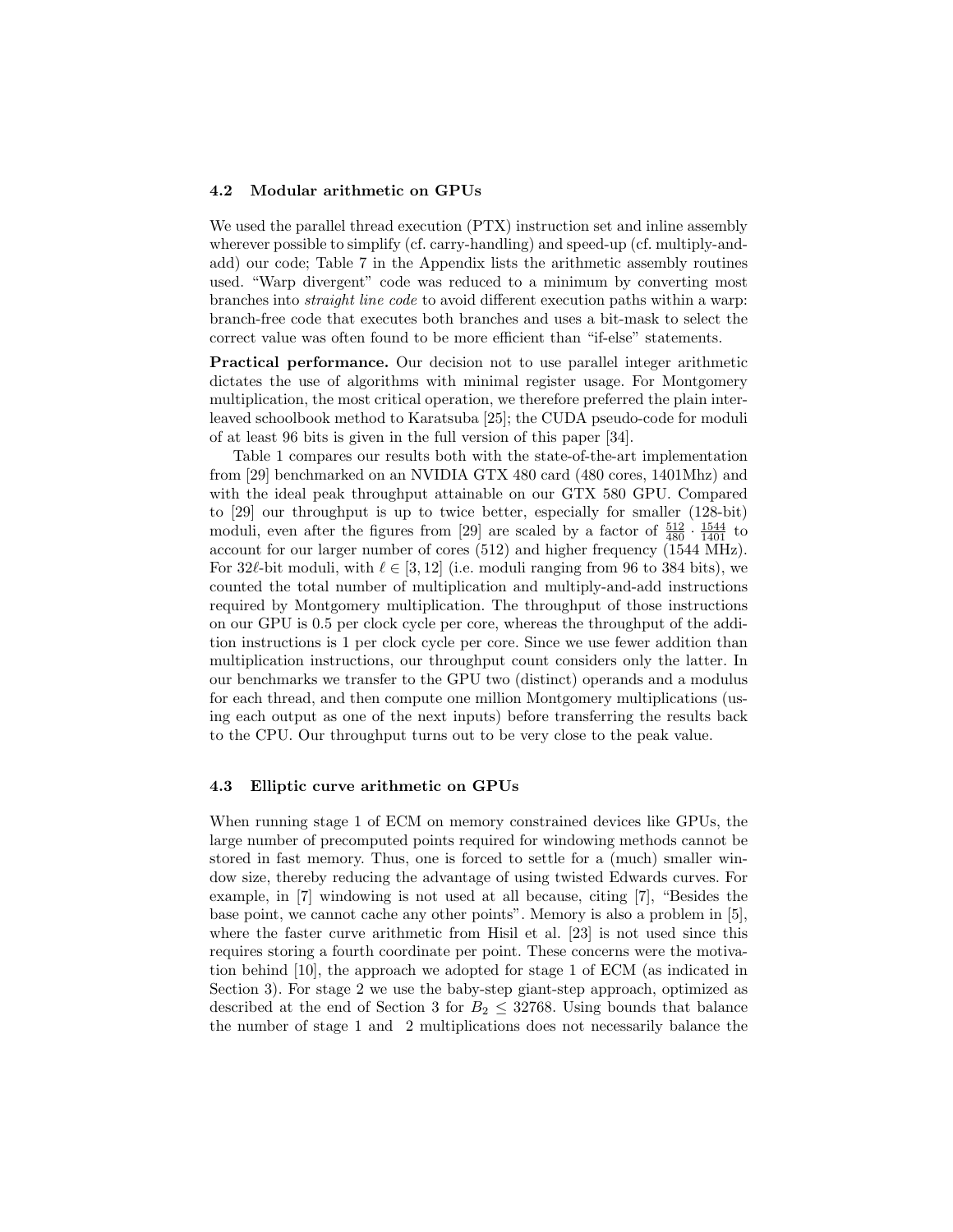Table 1. Benchmark results for the NVIDIA GTX 580 GPU for numbers of Montgomery multiplications and ECM trials per second for various modulus sizes, with the results from [29] scaled as explained in the text. The estimated peak throughput based on an instruction count is also included together with the total number of dispatched threads. ECM used bounds  $B_1 = 256$  and  $B_2 = 16384$  (for a total of 2844+3368 = 6212) Montgomery multiplications per trial).

|         | Leboeuf $[29]$   | this work         |       |              |          |                                  |  |
|---------|------------------|-------------------|-------|--------------|----------|----------------------------------|--|
|         |                  | Montgomery muls   |       |              |          | ECM (8192 threads for all sizes) |  |
| moduli  | measured         | measured          | peak  | $\#$ threads | trials   | Montgomery muls                  |  |
| bitsize | scaled, $10^6$ ) | $^{\prime}10^{6}$ |       |              | $(10^3)$ | measured $(10^6)$                |  |
| 96      |                  | 10119             | 10135 | 16384        | 1078     | 6697                             |  |
| 128     | 2799             | 5805              | 5813  | 16384        | 674      | 4187                             |  |
| 160     | 2261             | 3760              | 3764  | 16384        | 453      | 2814                             |  |
| 192     | 1837             | 2631              | 2635  | 16384        | 309      | 1920                             |  |
| 224     | 1507             | 1943              | 1947  | 15360        | 243      | 1510                             |  |
| 256     | 1212             | 1493              | 1497  | 10240        | 180      | 1118                             |  |
| 320     | 828              | 962               | 964   | 10240        | 107      | 665                              |  |
| 384     | 600              | 671               | 672   | 9216         | 86       | 534                              |  |

GPU running time of the two stages (this varies with the modulus size), but it is a good starting point for further optimization.

Table 1 lists the resulting performance figures, in terms of thousands of trials per second for various modulus sizes. Two jobs each consisting of 8192 threads were launched simultaneously, with each job per thread doing an ECM trial with the bounds as indicated, and with at the start a unique modulus per thread transferred to the GPU. The relatively high register usage of ECM reduces the number of threads that can be launched per SM before running out of registers. Nevertheless, and despite its large number of modular additions and subtractions, ECM manages to sustain a high Montgomery multiplication throughput. Except for the comparison to the work reported in [29], we have not been able to put our results in further perspective because we did not have access to other multiplication or ECM results or implementations in a comparable context.

## 5 Cofactorization on GPUs

This section describes our GPU approach to cofactoring, i.e., recognizing among the pairs  $(a, b)$  resulting from NFS sieving those pairs for which  $bf_f(a/b)$  is  $B_r$ -smooth and  $b^d f_a(a/b)$  is  $B_a$ -smooth. Approaches common on regular cores (resieving followed by sequential processing of the remaining candidates) allow pair-by-pair optimization with respect to the highest overall yield or yield per second while exploiting the available memory, but are incompatible with the memory and SIMT restrictions of current GPUs.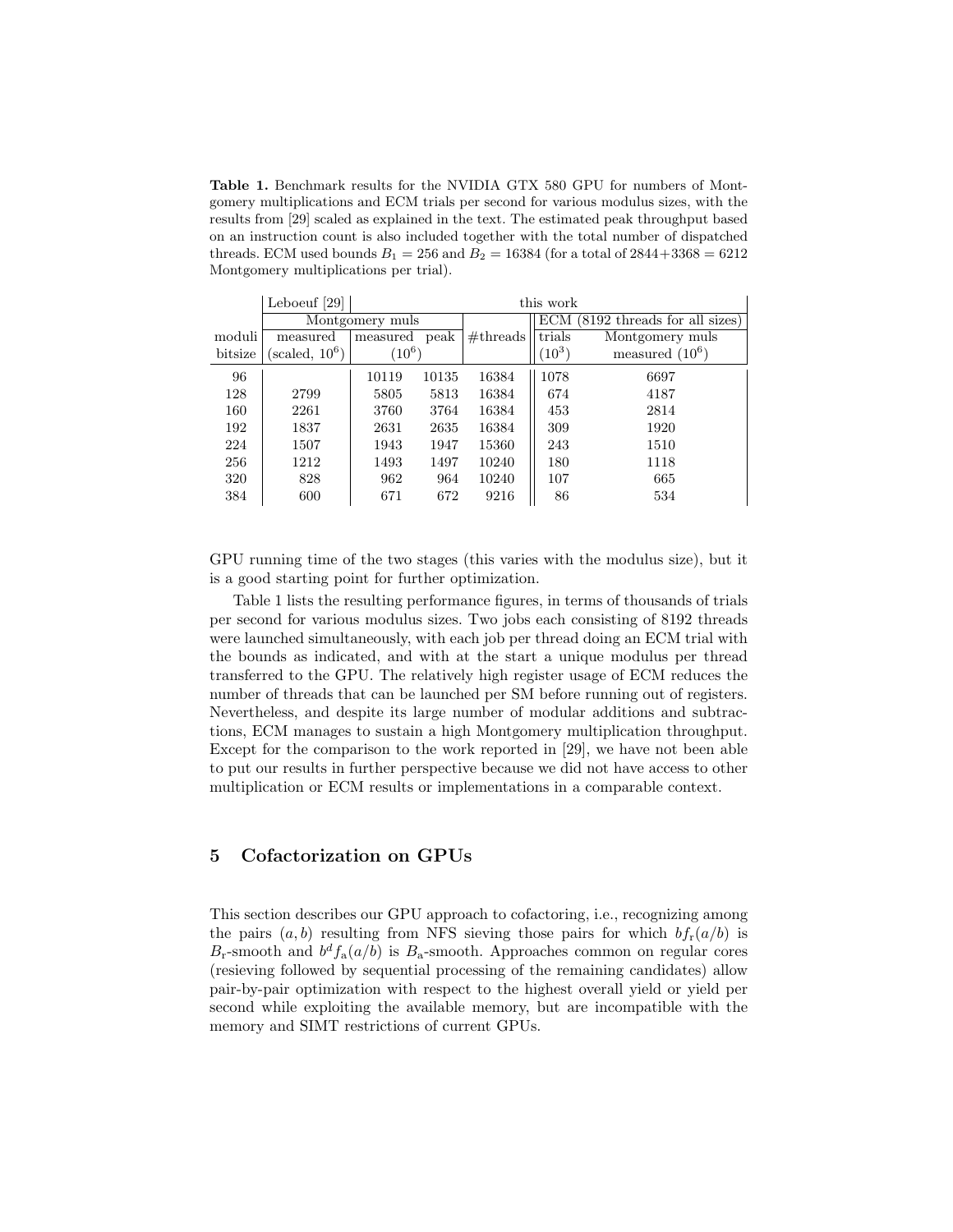### 5.1 Cofactorization overview

Given our application, where throughput is important but latency almost irrelevant, it is a natural choice to process each pair in a single thread, eliminating the need for inter-thread communication, minimizing synchronization overhead, and allowing the scheduler to maximize pipelining by interleaving instructions from different warps. On the negative side, the large memory footprint per thread reduces the number of simultaneously active threads per SM.

The cofactorization stage is split into two GPU kernel functions that receive pairs  $(a, b)$  as input: the rational kernel outputs pairs for which  $bf_r(a/b)$  is  $B_r$ smooth to the algebraic kernel that outputs those pairs for which  $b^d f_a(a/b)$  is  $B<sub>a</sub>$ -smooth as well. The two kernels have the same code structure: all that distinguishes them is that the algebraic one usually has to handle larger values and a higher degree polynomial. To make our implementation flexible with respect to the polynomial selection, the maximum size of the polynomial values is a kernel parameter that is fixed at compile time and that can easily be changed together with the polynomial degree and coefficient size and the size of the inputs.

Kernel structure. Given a pair  $(a, b)$ , a kernel-thread first evaluates the relevant polynomial, storing the odd part  $n$  of the resulting value along with identifying information i as a pair  $(i, n)$ ; if applicable the special prime is removed from  $n$ . The value  $n$  is then updated in the following sequence of steps, with all parameters set at run-time using a configuration file. First trial division may be applied up to a small bound. The resulting pairs  $(i, n)$  are regrouped depending on their radix-2<sup>32</sup> sizes. The cost of the resulting inter-thread communication and synchronization is outweighed by the advantage of being able to run sizespecific versions of the other steps. All threads in a warp then grab a pair  $(i, n)$ of the same size and each thread attempts to factor its  $n$ -value using Pollard's  $p-1$  method or ECM. If the resulting n is at most the smoothness bound, the kernel outputs the *i*th pair  $(a, b)$ . If *n*'s compositeness cannot be established or if n is larger than some user-defined threshold, the *i*th pair  $(a, b)$  is discarded. Pairs  $(i, n)$  with small enough composite n are regrouped and reprocessed.

This approach treats every pair  $(i, n)$  in the same group in the same way, which makes it attractive for GPUs. However, unnecessary computations may be performed: for instance, if a factoring attempt fails, compositeness does not need to be reascertained. Avoiding this requires divergent code which, as it turned out, degrades the performance. Also, factoring attempts may chance upon a factor larger than the smoothness bound, an event that goes by unnoticed as only the unfactored part is reported back. We have verified that the CPU easily discards such mishaps at negligible overhead.

Interaction between CPU and GPU. The CPU uses two programs to interact with the GPU. The first one adds batches of  $(a, b)$  pairs produced by the siever (which may be running on the CPU too) to a FIFO buffer and keeps track of special primes. The second program controls the GPU by iterating the following steps (where the roles of the kernels may be reversed and the batch sizes depend on the GPU memory constraints and the kernel):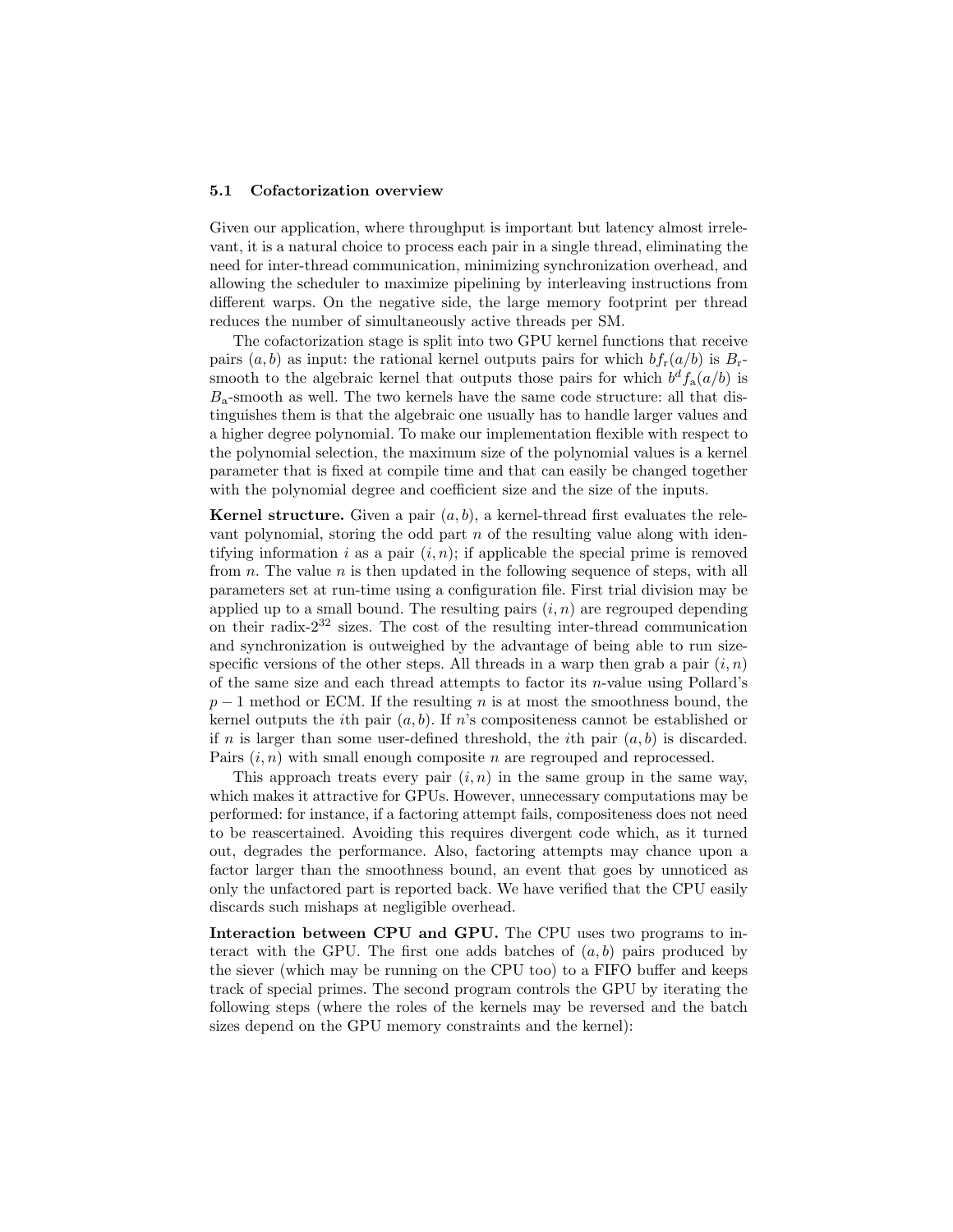Table 2. Time in seconds to process a single special prime on all cores of a quad-core Intel i7-3770K CPU.

|          | large   number of pairs relations sieving cofactoring total $\%$ of time spent   relations |                          |                  |     |      |                                     |      |
|----------|--------------------------------------------------------------------------------------------|--------------------------|------------------|-----|------|-------------------------------------|------|
|          | primes after sieving found time                                                            |                          |                  |     |      | time time on cofactoring per second |      |
| $\sim$ 3 | $\approx 5 \cdot 10^5$                                                                     |                          | $125 \quad 25.6$ | 4.0 | 29.6 | 13.5                                | 4.22 |
| 4        | $\approx 10^6$                                                                             | $137 \quad   \quad 25.9$ |                  | 6.1 | 32.0 | 19.1                                | 4.28 |

Table 3. Parameters choices for cofactoring. Later ECM attempts use larger bounds in the specified ranges.

| desired    | algorithm                                           | rational kernel     |                                                                         |                                                                                    | algebraic kernel |                                                                     |                                                                                      |
|------------|-----------------------------------------------------|---------------------|-------------------------------------------------------------------------|------------------------------------------------------------------------------------|------------------|---------------------------------------------------------------------|--------------------------------------------------------------------------------------|
| vield      |                                                     | attempts            |                                                                         | B <sub>2</sub>                                                                     | attempts         |                                                                     | B <sub>2</sub>                                                                       |
| 95%<br>99% | Pollard $p-1$<br><b>ECM</b><br>Pollard $p-1$<br>ECM | [5, 10]<br>[10, 12] | $[2^8, 2^{11}]$<br>$\mathcal{D}^8$<br>$[2^{10} 2^{12}]$<br>$[2^8, 2^9]$ | $[2^{13}$ $2^{14}]$<br>$12 \t 2^{13}$<br>$[2^{13}$ $2^{15}]$<br>$[2^{12}, 2^{15}]$ | 10<br>[10, 20]   | $[2^8, 2^{12}]$<br>$[2^8 \t2^9]$<br>$[2^8, 2^{11}]$<br>$[2^8, 2^9]$ | $[2^{14}, 2^{15}]$<br>$[2^{12}, 2^{15}]$<br>$[2^{13}, 2^{14}]$<br>$[2^{12}, 2^{15}]$ |

- 1. copy a batch from the FIFO buffer to the GPU;
- 2. launch the rational kernel on the GPU;
- 3. store the pairs output by the rational kernel in an intermediate buffer;
- 4. if the intermediate buffer does not contain enough pairs, return to Step 1;
- 5. copy a batch from the intermediate buffer to the GPU;
- 6. launch the algebraic kernel on the GPU (providing it with the proper special primes);
- 7. store the pairs output by the algebraic kernel in a file and return to Step 1.

Exploiting the GPU memory hierarchy. GPU performance strongly depends on where intermediate values are stored. We use constant memory for fixed data precomputed by the CPU and accessed by all threads at the same time: primes for trial division, polynomial coefficients, and baby-step giant-step table-indices for the second stages of factoring attempts. To lower register pressure, the fast shared memory per SM acts as a "user-defined cache" for the values most frequently accessed, such as the moduli  $n$  to be factored and the values  $-n^{-1}$  mod  $2^{32}$ . The slower but much larger global memory stores the batch of  $(a, b)$  pairs along with their current *n*-values. To reduce memory overhead, the n-values are moved back and forth to shared memory after regrouping.

#### 5.2 Parameter selection

For our experiments we applied the CPU NFS siever from [16] (obviously, with multi-threading enabled) to produce relations for the 768-bit number from [27]. Except for the special prime, three so-called large primes (i.e., primes not used for sieving but bounded by the applicable smoothness bound) are allowed in the rational polynomial value, whereas on the algebraic side the number of large primes is limited to three or four. Table 2 lists typical figures obtained when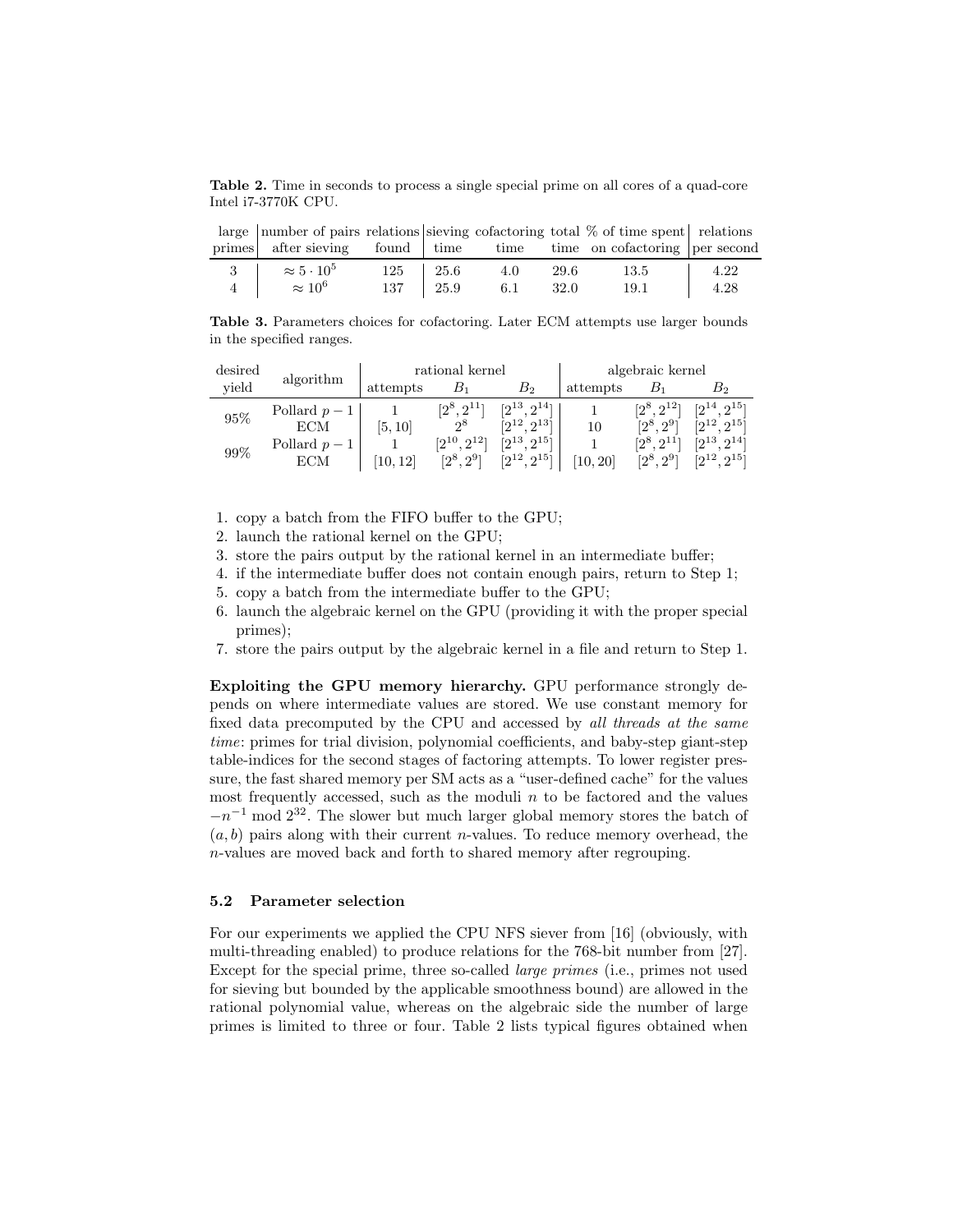

Fig. 1. Rational kernel cofactoring run times as a function of the Pollard  $p-1$  bounds with desired yield 95%.

processing a single special prime in either setting; the percentages are indicative for NFS factorizations in general. The relatively small amount of time spent by the CPU on cofactoring suggests various ways to select optimal GPU parameters. One approach is aiming for as many relations per second as possible. Another approach is to aim for a certain fixed percentage of the relations among the pairs produced by NFS sieving, and then to select parameters that minimize the GPU time (thus maximizing the number of CPUs that can be served by a GPU). Although in general a fixed percentage cannot be ascertained, it can be done for experimental runs covering a fixed set of special prime ranges, and the resulting parameters can be used for production runs covering all special primes. Here we report on this latter approach in two settings: aiming for all (denoted by "99%") or for 95% of all relations.

Experiments. For a fixed set of special prime ranges and both large prime settings we determined all  $(a, b)$  pairs generated by NFS sieving and counted all relations resulting from those  $(a, b)$  pairs. Next, we processed the  $(a, b)$  pairs for either setting using our GPU cofactoring program, while widely varying all possible choices and aiming for 95% or 99% of all relations. This led to the observations below. Although other input numbers (than our 768-bit modulus) may lead to other choices our results are indicative for generic large composites.

We found that the rational kernel should be executed first, that it is best to skip trial division in the rational kernel, and that a small trial division bound (say, 200) in the algebraic kernel leads to a slight speed-up compared to not using algebraic trial division. For all other steps the two kernels behave similarly, though with somewhat different parameters that also depend on the desired yield (but not on the large prime setting). The details are listed in Table 3. Not shown there are the discarding thresholds that slightly decrease with the number of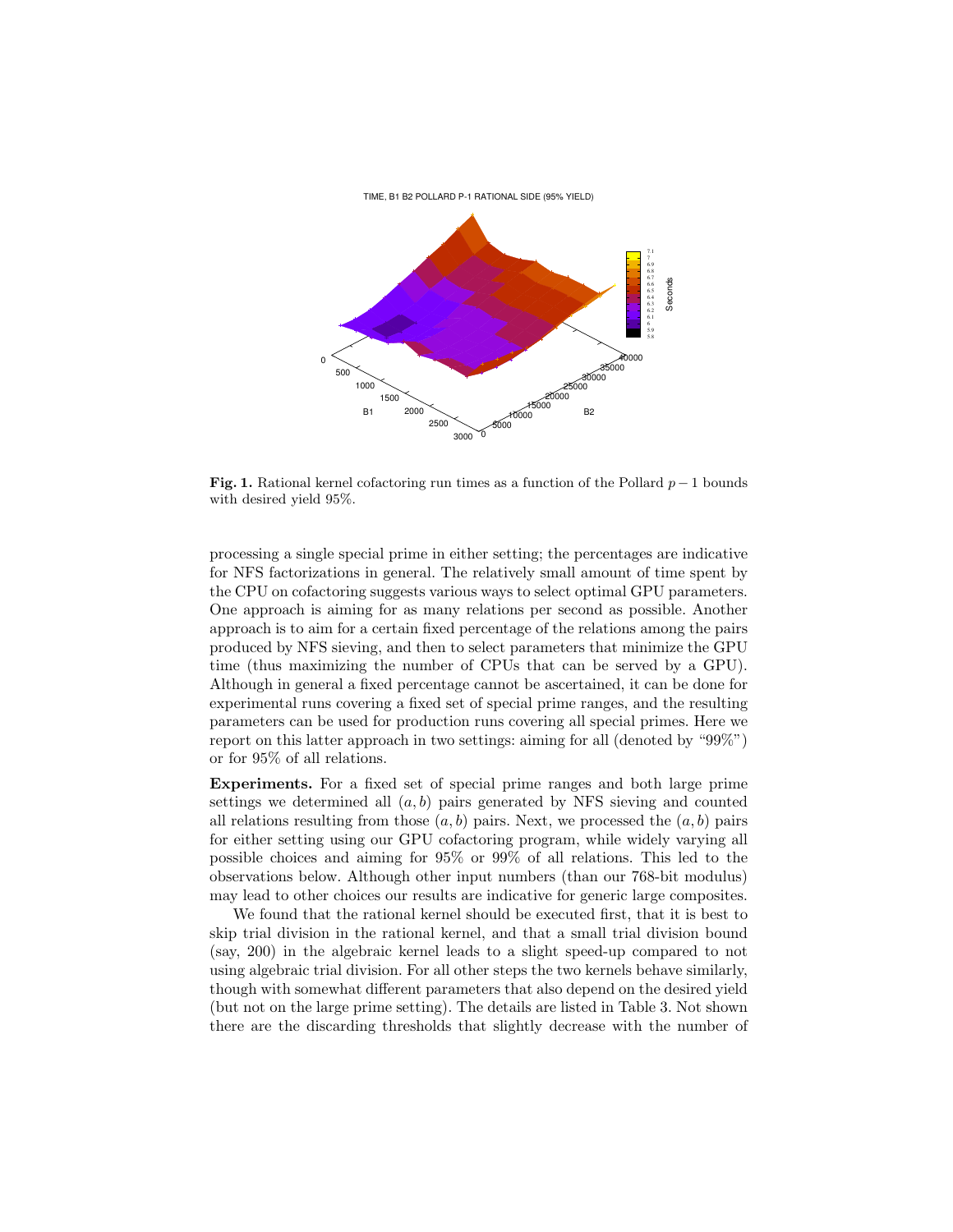Table 4. Approximate timings in seconds of cofactoring steps to process approximately 50 million  $(a, b)$  pairs, measured using the CUDA clock64 instruction. The wall clock time (measured with the unix time utility) includes the kernel launch overhead the CPU/GPU memory transfer and all CPU book-keeping operations. We measured both kernels (K): algebraic (a) and rational (r).

| $#$ of large $ $ | desired |   | polynomial trial Pollard  |      |       |        | ECM regrouping | $_{\rm total}$ | wall  |
|------------------|---------|---|---------------------------|------|-------|--------|----------------|----------------|-------|
| primes           | yield   |   | evaluation division $p-1$ |      |       |        |                |                | clock |
|                  |         | r | 0.05                      |      | 56.42 | 149.49 | 5.97           | 211.94         | 263   |
| 3                | 95%     | a | 0.10                      | 0.36 | 6.21  | 39.05  | 0.44           | 46.16          |       |
|                  | 99%     | r | 0.05                      |      | 79.19 | 213.15 | 7.75           | 300.16         | 367   |
|                  |         | a | 0.10                      | 0.36 | 10.84 | 48.93  | 0.68           | 60.91          |       |
|                  | $95\%$  | r | 0.06                      |      | 57.50 | 122.66 | 7.22           | 187.45         | 324   |
| $\overline{4}$   |         | a | 0.18                      | 0.88 | 15.75 | 110.75 | 1.11           | 128.68         |       |
|                  | 99%     | r | 0.06                      |      | 57.48 | 158.49 | 8.53           | 224.57         | 479   |
|                  |         | a | 0.18                      | 0.89 | 27.47 | 212.47 | 1.79           | 242.80         |       |

ECM attempts. Actual run times of the cofactoring steps are given in Table 4. Rational batches contain 3.5 times more pairs than algebraic ones (because the algebraic kernel has to handle larger values). For 3 large primes the rational kernel is called 5 times more often than the algebraic one, for 4 large primes 2.2 times more often.

Varying the bounds of the Pollard  $p-1$  factoring attempt on the rational side within reasonable ranges does not noticeably affect the yield because almost all missed prime factors are found by the subsequent ECM attempts. However, early removal of small primes may reduce the sizes, thus reducing the ECM run time and, if not too much time is spent on Pollard  $p-1$ , also the overall run time. This is depicted in Figure 1. Note that in record breaking ECM work the number of trials is much larger; however, according to [56] the empirically determined numbers reported in Table 3 are in the theoretically optimal range.

### 5.3 Performance results

Table 5 summarizes the results when the same special prime as in Table 2 is processed, but now with GPU-assistance. The figures clearly show that farm-

Table 5. GPU cofactoring for a single special prime. The number of quad-core CPUs that can be served by a single GPU is given in the second to last column.

| large<br>primes | number of pairs<br>after sieving | desired<br>vield | seconds    | CPU/GPU<br>ratio | relations<br>found |
|-----------------|----------------------------------|------------------|------------|------------------|--------------------|
| 3               | $\approx 5 \cdot 10^5$           | 95%<br>99%       | 2.6<br>3.7 | 9.8<br>6.9       | 132<br>136         |
| $\overline{4}$  | $\approx 10^6$                   | 95%<br>99%       | 6.5<br>9.6 | 4.0<br>2.7       | 159<br>165         |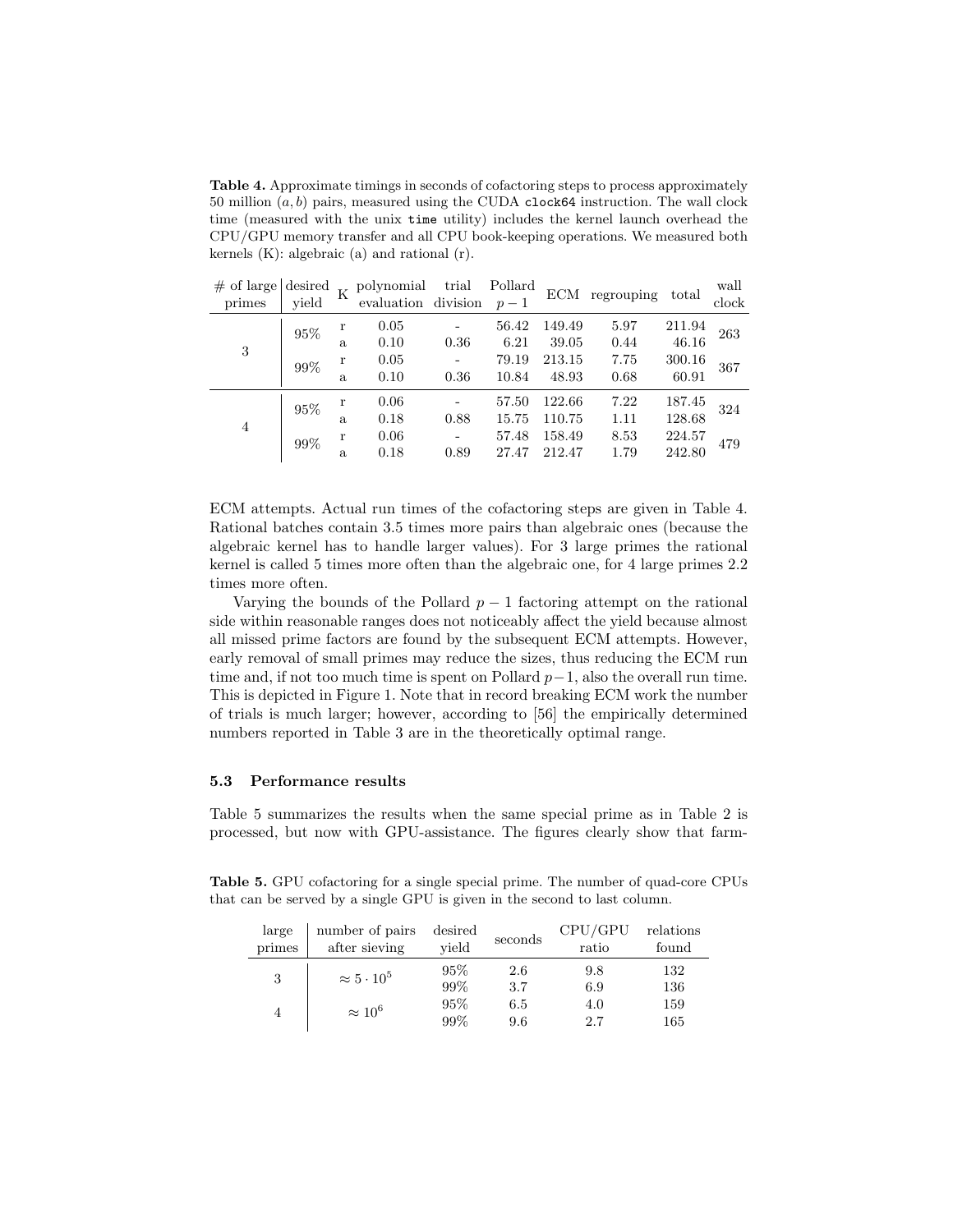Table 6. Processing multiple special primes with desired yield 99%.

|   | primes primes | $\lvert \text{large} \rvert$ special number of pairs<br>after sieving | setting                 | total<br>seconds | found          | relations relations<br>per second |
|---|---------------|-----------------------------------------------------------------------|-------------------------|------------------|----------------|-----------------------------------|
| 3 | 100           | $\approx 5\cdot 10^7$                                                 | CPU only<br>CPU and GPU | 2961<br>2564     | 12523<br>13761 | 4.23<br>5.37                      |
| 4 | 50            | $\approx 5 \cdot 10^7$                                                | CPU only<br>CPU and GPU | 1602<br>1300     | 6855<br>8302   | 4.28<br>6.39                      |

ing out cofactoring to a GPU is advantageous from an overall run time point of view and that, depending on the yield desired, a single GPU can keep up with multiple quad-core CPUs. Remarkably, more relations may be found given the same collection of  $(a, b)$  pairs: with an adequate number of GPUs each special prime can be processed faster and produces more relations. Based on more extensive experiments the overall performance gain measured in "relations per second" found with and without GPU assistance is 27% in the 3 large primes case and 50% in the 4 large primes case (cf. Table 6).

Including equipment and power expenses in the analysis is much harder, as illustrated by (unrelated) experiments in [44]. Relative power and purchase costs vary constantly, and the power consumption of a GPU running CUDA applications depends on the configuration and the operations performed [13]. For instance, global memory accesses account for a large fraction of the power consumption and the effect on the power consumption of arithmetic instructions depends more on their throughput than on their type. We have not carried out actual power consumption measurements comparing the settings from Table 6.

## 6 Conclusion

It was shown that modern GPUs can be used to accelerate a compute-intensive part of the relation collection step of the number field sieve integer factorization method. Strategies were outlined to perform the entire cofactorization stage on a GPU. Integration with state-of-the-art lattice siever software indicates that a performance gain of up to 50% can be expected for the relation collection step of factorization of numbers in the current range of interest, if a single GPU can assist a regular multi-core CPU. Because relation collection for such numbers is responsible for about 90% of the total factoring effort the overall gain may be close to 45%; we have no experience with other sizes yet.

It is a subject of further research if a speed-up can be obtained using other types of graphic cards (to which we did not have access). In particular it would be interesting to explore if and how lower-end CUDA enabled GPUs can still be used for the present application and if the larger memory of more recent cards such as the GeForce GTX 780 Ti or GeForce GTX Titan can be exploited. Given our results we consider it unlikely that it would be advantageous to combine multiple GPUs using NVIDIA's scalable link interface.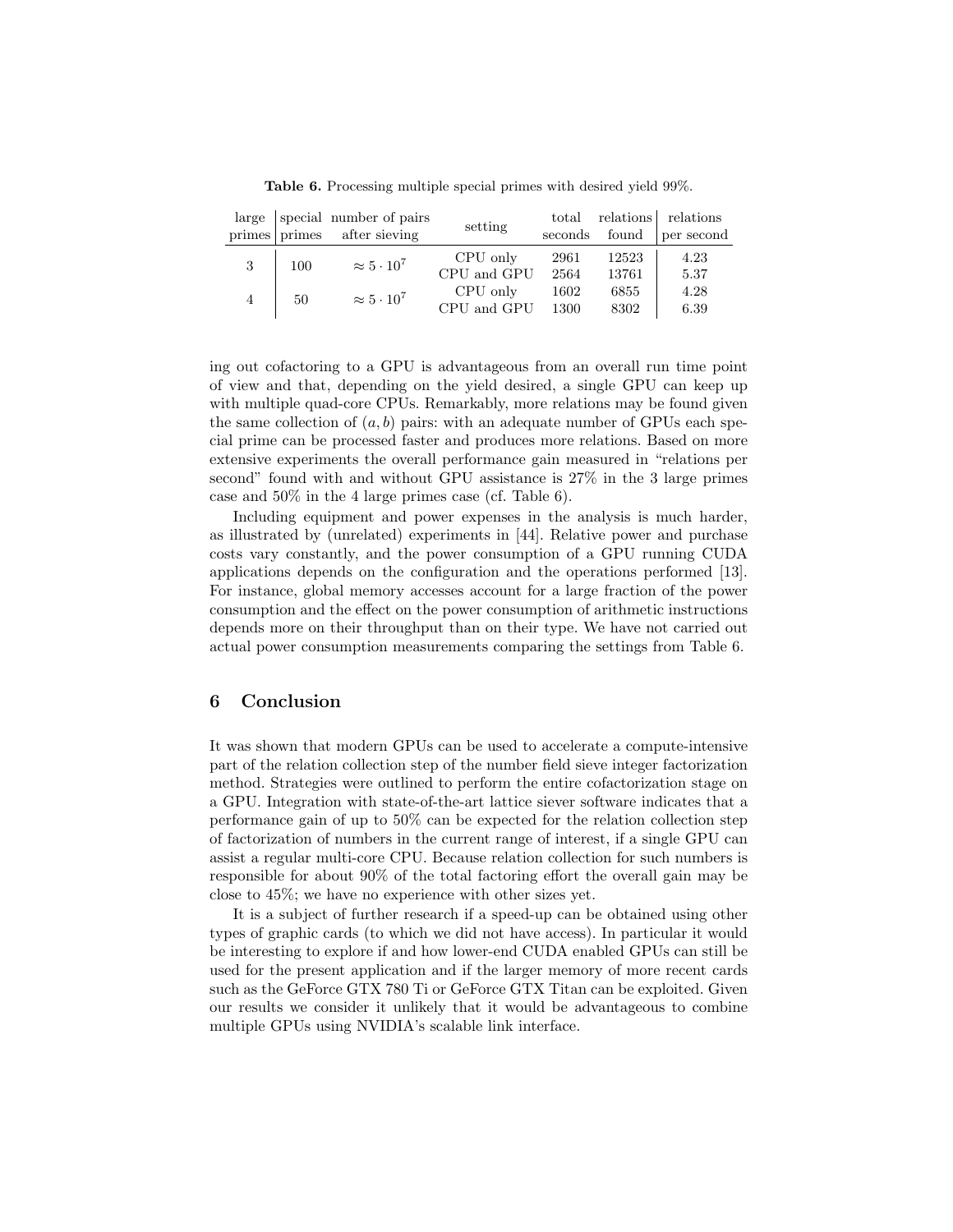Acknowledgements. This work was supported by the Swiss National Science Foundation under grant number 200020-132160. We gratefully acknowledge comments by the anonymous referees.

## References

- 1. S. Antao, J.-C. Bajard, and L. Sousa. Elliptic curve point multiplication on GPUs. In Application-specific Systems Architectures and Processors (ASAP), 2010 21st IEEE International Conference on, pages 192–199, 2010.
- 2. R. Barbulescu, J. W. Bos, C. Bouvier, T. Kleinjung, and P. L. Montgomery. Finding ECM-friendly curves through a study of Galois properties. In E. W. Howe and K. S. Kedlaya, editors, Algorithmic Number Theory Symposium – ANTS 2012, volume 1 of The Open Book Series, pages 63–86. Mathematical Sciences Publishers, 2013.
- 3. D. J. Bernstein, P. Birkner, and T. Lange. Starfish on strike. In M. Abdalla and P. S. L. M. Barreto, editors, Latincrypt, volume 6212 of Lecture Notes in Computer Science, pages 61–80. Springer, Heidelberg, 2010.
- 4. D. J. Bernstein, P. Birkner, T. Lange, and C. Peters. ECM using Edwards curves. Mathematics of Computation, 82(282):1139–1179, 2013.
- 5. D. J. Bernstein, H.-C. Chen, M.-S. Chen, C.-M. Cheng, C.-H. Hsiao, T. Lange, Z.-C. Lin, and B.-Y. Yang. The billion-mulmod-per-second PC. In Special-purpose Hardware for Attacking Cryptographic Systems – SHARCS 2009, pages 131–144, 2009.
- 6. D. J. Bernstein, H.-C. Chen, C.-M. Cheng, T. Lange, R. Niederhagen, P. Schwabe, and B.-Y. Yang. ECC2K-130 on NVIDIA GPUs. In G. Gong and K. C. Gupta, editors, Progress in Cryptology – INDOCRYPT 2010, volume 6498 of Lecture Notes in Computer Science, pages 328–346. Springer-Verlag Berlin Heidelberg, 2010.
- 7. D. J. Bernstein, T.-R. Chen, C.-M. Cheng, T. Lange, and B.-Y. Yang. ECM on graphics cards. In A. Joux, editor, Eurocrypt 2009, volume 5479 of Lecture Notes in Computer Science, pages 483–501. Springer, Heidelberg, 2009.
- 8. M. Bevand. MD5 Chosen-Prefix Collisions on GPUs. Black Hat, 2009. Whitepaper.
- 9. J. W. Bos. Low-latency elliptic curve scalar multiplication. International Journal of Parallel Programming, 40(5):532–550, 2012.
- 10. J. W. Bos and T. Kleinjung. ECM at work. In X. Wang and K. Sako, editors, Asiacrypt 2012, volume 7658 of Lecture Notes in Computer Science, pages 467–484. Springer Berlin Heidelberg, 2012.
- 11. J. W. Bos and D. Stefan. Performance analysis of the SHA-3 candidates on exotic multi-core architectures. In S. Mangard and F.-X. Standaert, editors, Cryptographic Hardware and Embedded Systems – CHES 2010, volume 6225 of Lecture Notes in Computer Science, pages 279–293. Springer, Heidelberg, 2010.
- 12. R. P. Brent. Some integer factorization algorithms using elliptic curves. Australian Computer Science Communications, 8:149–163, 1986.
- 13. S. Collange, D. Defour, and A. Tisserand. Power consumption of GPUs from a software perspective. In Proceedings of the 9th International Conference on Computational Science: Part I, ICCS '09, pages 914–923, Berlin, Heidelberg, 2009. Springer-Verlag.
- 14. G. de Meulenaer, F. Gosset, G. M. de Dormale, and J.-J. Quisquater. Integer factorization based on elliptic curve method: Towards better exploitation of reconfigurable hardware. In Field-Programmable Custom Computing Machines – FCCM 2007, pages 197–206. IEEE Computer Society, 2007.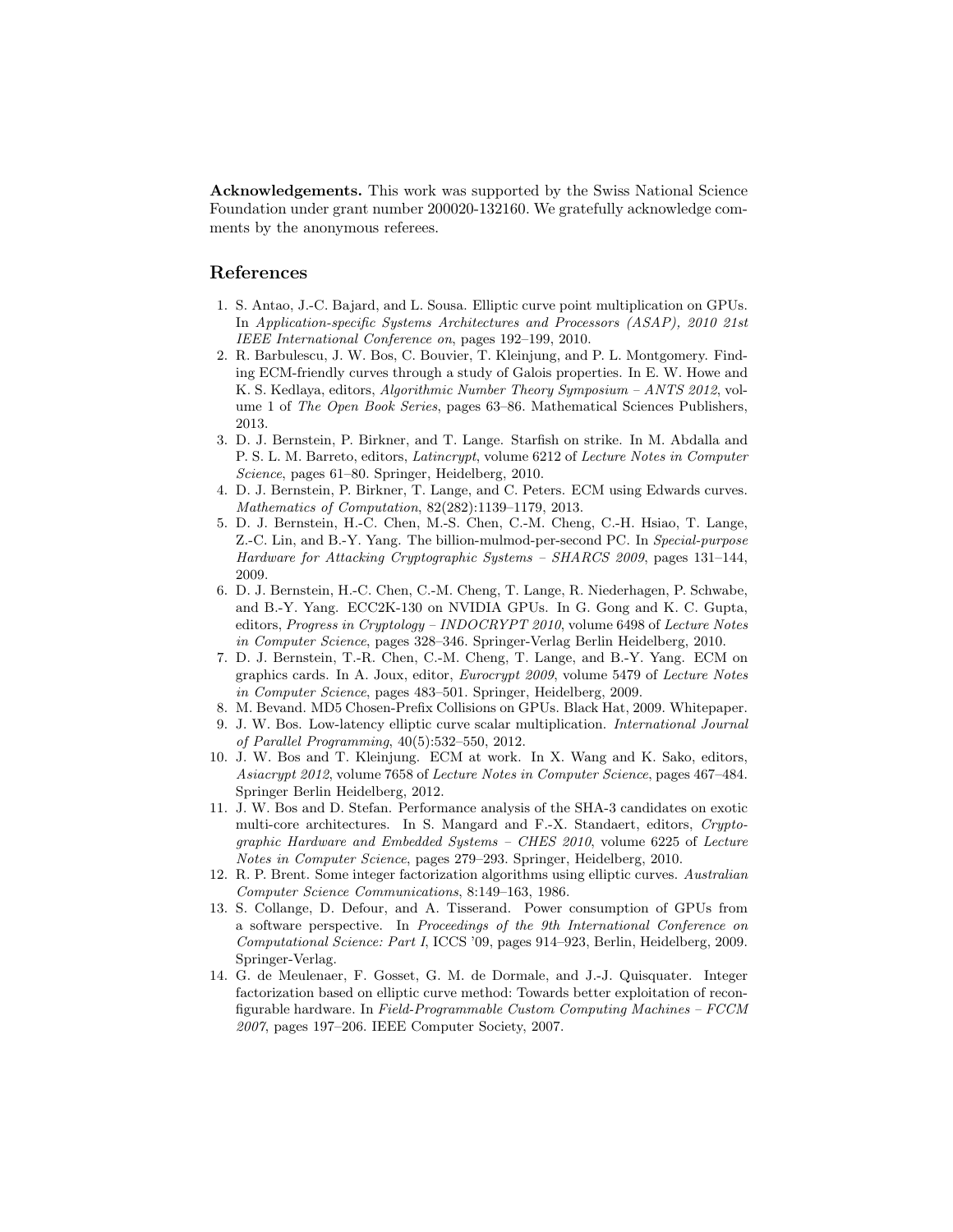- 15. H. M. Edwards. A normal form for elliptic curves. Bulletin of the American Mathematical Society, 44:393–422, July 2007.
- 16. J. Franke and T. Kleinjung. GNFS for linux. Software, 2012.
- 17. K. Gaj, S. Kwon, P. Baier, P. Kohlbrenner, H. Le, M. Khaleeluddin, and R. Bachimanchi. Implementing the elliptic curve method of factoring in reconfigurable hardware. In L. Goubin and M. Matsui, editors, Cryptographic Hardware and Embedded Systems – CHES 2006, volume 4249 of Lecture Notes in Computer Science, pages 119–133. Springer, Heidelberg, 2006.
- 18. J. Gilger, J. Barnickel, and U. Meyer. GPU-acceleration of block ciphers in the OpenSSL cryptographic library. In D. Gollmann and F. Freiling, editors, Information Security, volume 7483 of Lecture Notes in Computer Science, pages 338–353. Springer Berlin Heidelberg, 2012.
- 19. T. Güneysu, T. Kasper, M. Novotny, C. Paar, and A. Rupp. Cryptanalysis with COPACOBANA. IEEE Transactions on Computers, 57:1498–1513, 2008.
- 20. O. Harrison and J. Waldron. AES encryption implementation and analysis on commodity graphics processing units. In P. Paillier and I. Verbauwhede, editors, Cryptographic Hardware and Embedded Systems – CHES 2007, volume 4727 of Lecture Notes in Computer Science, pages 209–226. Springer, Heidelberg, 2007.
- 21. O. Harrison and J. Waldron. Practical symmetric key cryptography on modern graphics hardware. In Proceedings of the 17th conference on Security symposium, pages 195–209. USENIX Association, 2008.
- 22. O. Harrison and J. Waldron. Efficient acceleration of asymmetric cryptography on graphics hardware. In B. Preneel, editor, Africacrypt 2009, volume 5580 of Lecture Notes in Computer Science, pages 350–367. Springer, Heidelberg, 2009.
- 23. H. Hisil, K. K.-H. Wong, G. Carter, and E. Dawson. Twisted Edwards curves revisited. In J. Pieprzyk, editor, Asiacrypt 2008, volume 5350 of Lecture Notes in Computer Science, pages 326–343. Springer, Heidelberg, 2008.
- 24. T. Jebelean. An algorithm for exact division. Journal of Symbolic Computation, 15(2):169–180, 1993.
- 25. A. A. Karatsuba and Y. Ofman. Multiplication of many-digital numbers by automatic computers. Number 145 in Proceedings of the USSR Academy of Science, pages 293–294, 1962.
- 26. T. Kleinjung. Cofactorisation strategies for the number field sieve and an estimate for the sieving step for factoring 1024-bit integers. In Special-purpose Hardware for Attacking Cryptographic Systems – SHARCS 2006, 2006.
- 27. T. Kleinjung, K. Aoki, J. Franke, A. K. Lenstra, E. Thom´e, J. W. Bos, P. Gaudry, A. Kruppa, P. L. Montgomery, D. A. Osvik, H. te Riele, A. Timofeev, and P. Zimmermann. Factorization of a 768-bit RSA modulus. In T. Rabin, editor, Crypto 2010, volume 6223 of Lecture Notes in Computer Science, pages 333–350. Springer, Heidelberg, 2010.
- 28. A. Kruppa. A software implementation of ECM for NFS. Research Report RR-7041, INRIA, 2009. http://hal.inria.fr/inria-00419094/PDF/RR-7041.pdf.
- 29. K. Leboeuf, R. Muscedere, and M. Ahmadi. A GPU implementation of the Montgomery multiplication algorithm for elliptic curve cryptography. In IEEE International Symposium on Circuits and Systems (ISCAS), pages 2593–2596, 2013.
- 30. A. K. Lenstra and H. W. Lenstra, Jr. The Development of the Number Field Sieve, volume 1554 of Lecture Notes in Mathematics. Springer-Verslag, 1993.
- 31. H. W. Lenstra, Jr. Factoring integers with elliptic curves. Annals of Mathematics, 126(3):649–673, 1987.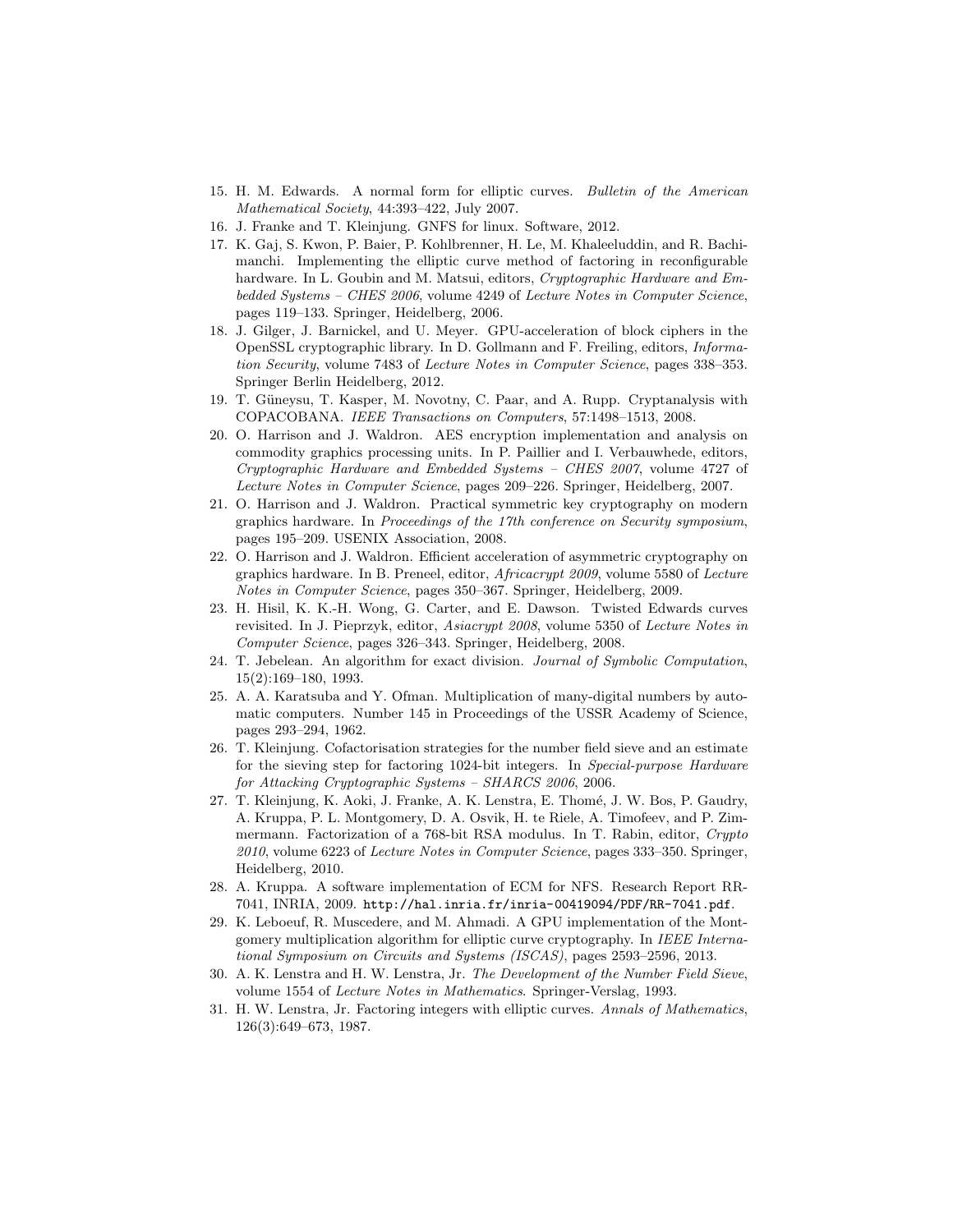- 32. D. Loebenberger and J. Putzka. Optimization strategies for hardware-based cofactorization. In M. J. Jacobson Jr., V. Rijmen, and R. Safavi-Naini, editors, Selected Areas in Cryptography – SAC, volume 5867 of Lecture Notes in Computer Science, pages 170–181. Springer, Heidelberg, 2009.
- 33. S. Manavski. CUDA compatible GPU as an efficient hardware accelerator for AES cryptography. In Signal Processing and Communications, 2007. ICSPC 2007. IEEE International Conference on, pages 65–68, 2007.
- 34. A. Miele, J. W. Bos, T. Kleinjung, and A. K. Lenstra. Cofactorization on graphics processing units. Cryptology ePrint Archive, Report 2014/397, 2014. http:// eprint.iacr.org/.
- 35. G. L. Miller. Riemann's hypothesis and tests for primality. In Proceedings of seventh annual ACM symposium on Theory of computing, STOC '75, pages 234– 239. ACM, 1975.
- 36. P. L. Montgomery. Modular multiplication without trial division. Mathematics of Computation, 44(170):519–521, April 1985.
- 37. P. L. Montgomery. Speeding the Pollard and elliptic curve methods of factorization. Mathematics of Computation, 48(177):243–264, 1987.
- 38. P. L. Montgomery. An FFT extension of the elliptic curve method of factorization. PhD thesis, University of California, 1992.
- 39. P. L. Montgomery and R. D. Silverman. An FFT extension to the p-1 factoring algorithm. Mathematics of Computation, 54(190):839–854, 1990.
- 40. A. Moss, D. Page, and N. P. Smart. Toward acceleration of RSA using 3D graphics hardware. In S. D. Galbraith, editor, *Proceedings of the 11th IMA international* conference on Cryptography and coding, Cryptography and Coding 2007, pages 364–383. Springer-Verlag, 2007.
- 41. NVIDIA. Fermi architecture whitepaper. http://www.nvidia.com/content/PDF/ fermi\_white\_papers/NVIDIA\_Fermi\_Compute\_Architecture\_Whitepaper.pdf, 2010.
- 42. NVIDIA. Cuda programming guide 5. http://docs.nvidia.com/cuda/cuda-cprogramming-guide/index.html, 2013.
- 43. NVIDIA. Parallel thread execution isa version 3.2. http://docs.nvidia.com/ cuda/parallel-thread-execution/index.html, 2013.
- 44. NVIDIA Developer Zone. https://devtalk.nvidia.com/default/topic/491799/gtx-590-cuda-power-tests/. 2011.
- 45. D. A. Osvik, J. W. Bos, D. Stefan, and D. Canright. Fast software AES encryption. In S. Hong and T. Iwata, editors, Fast Software Encryption – FSE 2010, volume 6147 of Lecture Notes in Computer Science, pages 75–93. Springer, Heidelberg, 2010.
- 46. J. Pelzl, M. Šimka, T. Kleinjung, J. Franke, C. Priplata, C. Stahlke, M. Drutarovsk´y, V. Fischer, and C. Paar. Area-time efficient hardware architecture for factoring integers with the elliptic curve method. Information Security, IEE Proceedings on, 152(1):67–78, 2005.
- 47. J. M. Pollard. The lattice sieve. pages 43–49 in [30].
- 48. J. M. Pollard. Theorems on factorization and primality testing. Proceedings of the Cambridge Philosophical Society, 76:521–528, 1974.
- 49. J. M. Pollard. A Monte Carlo method for factorization. BIT Numerical Mathematics, 15(3):331–334, 1975.
- 50. C. Pomerance. The quadratic sieve factoring algorithm. In T. Beth, N. Cot, and I. Ingemarsson, editors, Eurocrypt 1984, volume 209 of Lecture Notes in Computer Science, pages 169–182. Springer, Heidelberg, 1985.